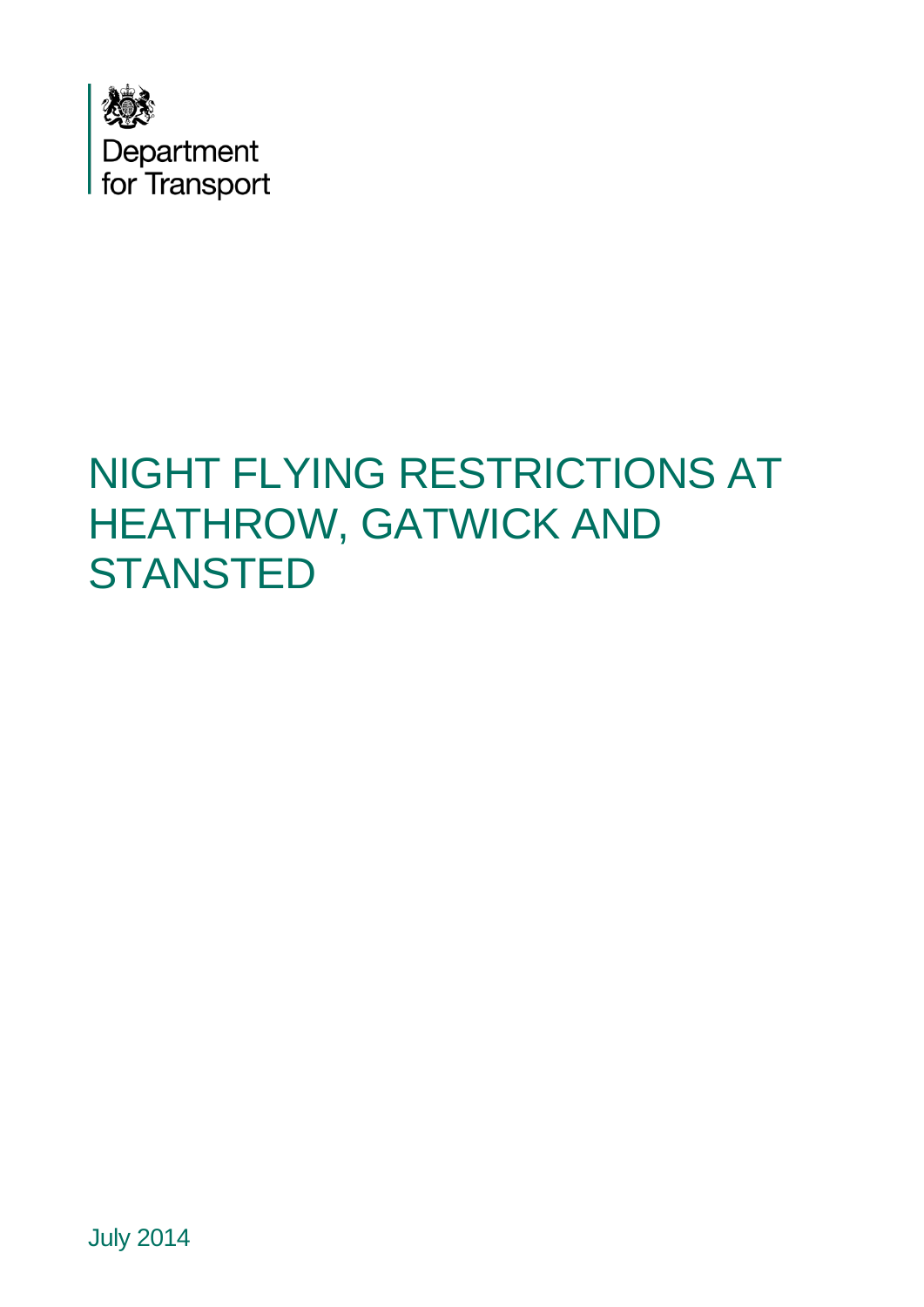The Department for Transport has actively considered the needs of blind and partially sighted people in accessing this document. The text will be made available in full on the Department's website. The text may be freely downloaded and translated by individuals or organisations for conversion into other accessible formats. If you have other needs in this regard please contact the Department.

Department for Transport Great Minster House 33 Horseferry Road London SW1P 4DR Telephone 0300 330 3000 Website [www.gov.uk/dft](http://www.gov.uk/dft)  General enquiries [https://forms.dft.gov.uk](https://forms.dft.gov.uk/) 

© Crown copyright 2014

Copyright in the typographical arrangement rests with the Crown.

Licence. To view this licence, visit You may re-use this information (not including logos or third-party material) free of charge in any format or medium, under the terms of the Open Government

Licence. To view this licence, visit<br>www.nationalarchives.gov.uk/doc/open-government-licence</u> OGL or write to the Information Policy Team, The National Archives, Kew, London TW9 4DU, or e-mail: [psi@nationalarchives.gsi.gov.uk.](mailto:psi@nationalarchives.gsi.gov.uk)

Where we have identified any third-party copyright information you will need to obtain permission from the copyright holders concerned.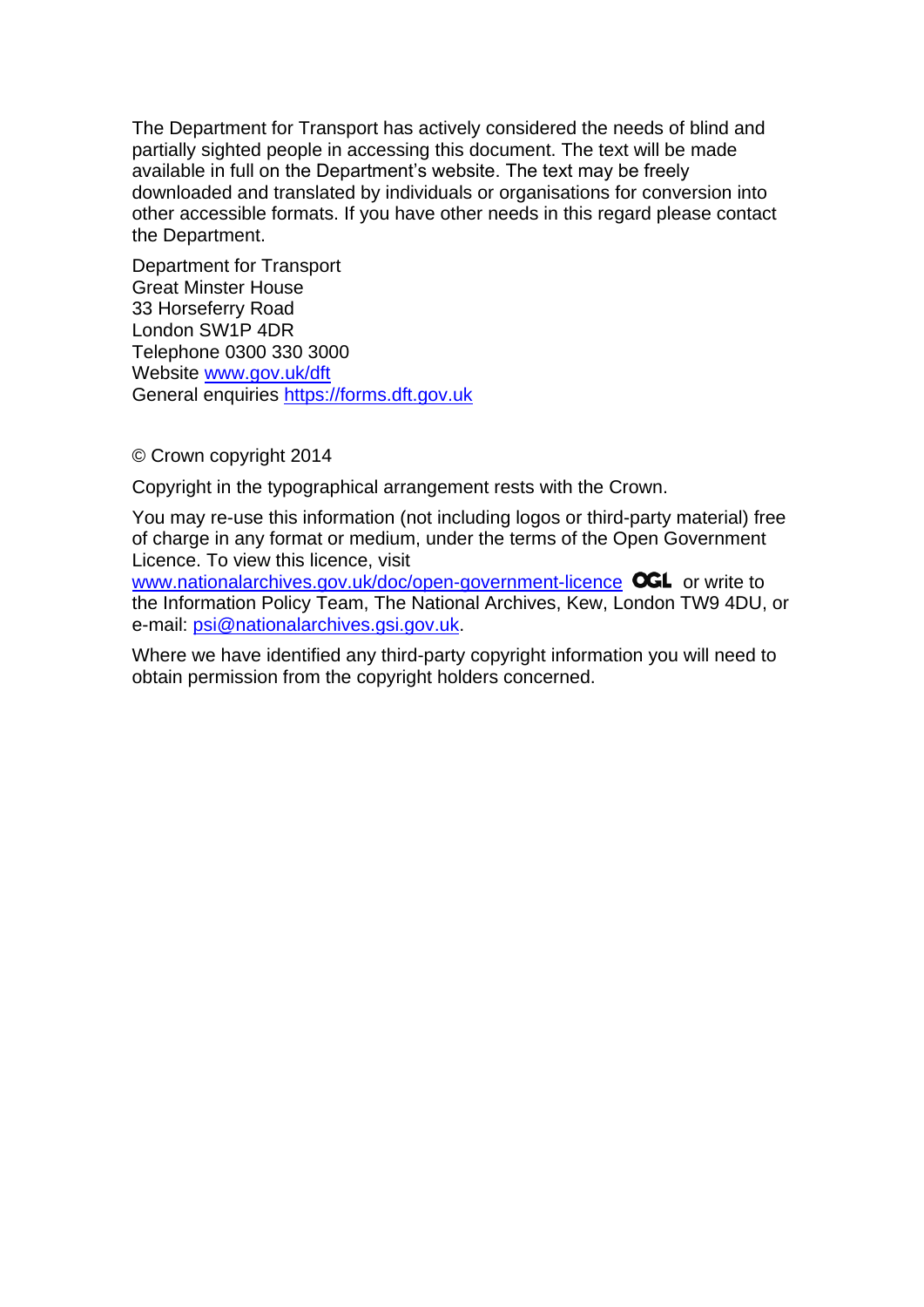# **Contents**

| Annex C: Summary of Stage 2 responses and Government's response 18 |  |
|--------------------------------------------------------------------|--|
|                                                                    |  |
|                                                                    |  |
|                                                                    |  |
|                                                                    |  |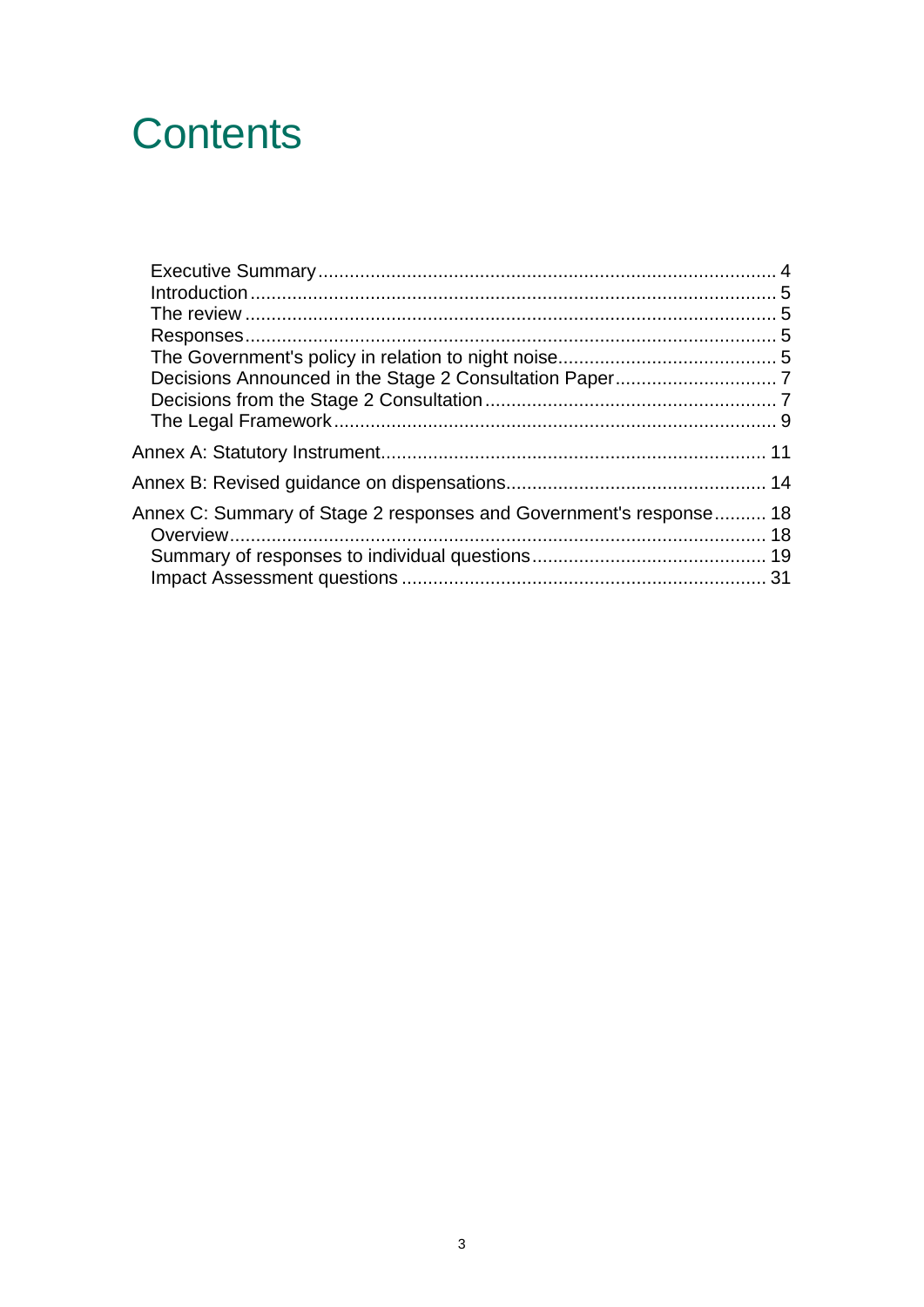# <span id="page-3-0"></span>Executive Summary

- affected pending such decisions. Three years is shorter than recent decisions made about any new airport capacity. **1.** In line with the proposals in our consultation, we are confirming that we will make no significant changes to the regime before the Airports Commission publishes its final report in 2015. We are therefore announcing a three year regime to 2017 which will retain the main features of the current regime, in particular the numbers of movements permitted. This will help give certainty around the night noise environment for those living near the airports. Our aims include to maintain stability until decisions have been made about any new airport capacity and to ensure operational capacity at these airports is not regimes but by this time the Government of the day should be in a position to have reviewed these night flying restrictions in the light of
- **2.** In addition we are announcing an extension to the ban on rare movements made by older noisier types of aircraft. This proposal met with near universal support in the consultation. We are also taking this opportunity to update guidelines which explain the circumstances in which airports or the Secretary of State might exempt movements from the restrictions.
- prove correct. A consultation on the next regime, which would take impacts, is expected to begin in early 2016. The Government will night time movement limits in future. **3.** New evidence obtained from the Stage 2 Consultation has suggested unforeseen increased demand for night flights in the summer at Gatwick and Stansted which, if it was to materialise and continue, would mean that the existing movement limits would impose additional costs to industry by 2017.This evidence, comprising projections based on requests for slots in summer 2014, has been considered. But it is presently uncertain whether or to what extent the projections are likely to account of any actual increase in demand and any corresponding monitor the regime from the outset, as it does for the current regime. This will provide further evidence of the robustness of the projections and whether operational capacity at these airports is being affected before 2017. This evidence will be taken into account in deciding on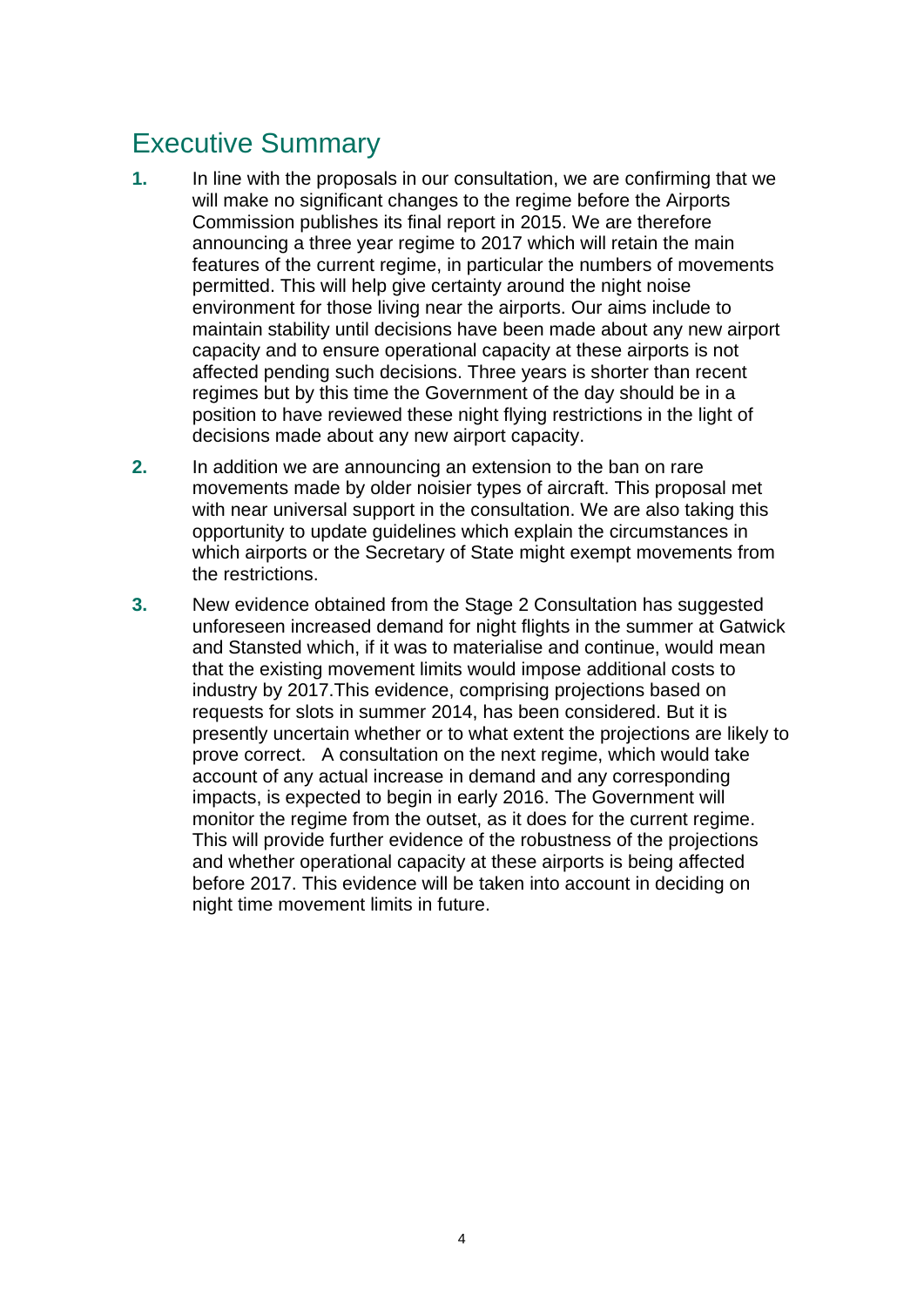# <span id="page-4-0"></span>**Introduction**

- **4.** In his Written Ministerial Statement of 15 July 2014 giving a progress update to the Airports Commission's Interim Report, the Secretary of document, including the Regulatory Impact Assessment and Annex A State for Transport announced decisions on the night flying restrictions to apply at Heathrow, Gatwick and Stansted Airports. In his written statement he referred to this document. The written statement and this Assessments to comply with European Directive 2002/30, together set out the decision.
- **5.** There have been restrictions on night flights at Heathrow, Gatwick and Stansted for many years. The restrictions have been reviewed about every five or six years. The current restrictions came into force in October 2006 and were originally intended to apply until 28 October 2012. They have been extended once and now apply until 26 October 2014.
- **6.** The night restrictions for Heathrow, Gatwick and Stansted are made under section 78 of the Civil Aviation Act 1982 and are published twice a year in a Notice as a supplement to the UK Aeronautical Information **Publication**

# The review

**7.** Consultation on the next night restrictions regime was carried out in two stages commencing in January 2013. The structure of the two stage consultation was explained in the Stage 1 Consultation paper.

# Responses

- **8.** Approximately 800 responses were received to the stage one consultation paper and approximately 1,100 responses to Stage 2.
- confirmed decisions taken after stage one. A summary of responses to **9.** After consideration of all the responses and information submitted in response to both stages of the consultation exercise the Government has announced the decisions from the Stage 2 Consultation and the Stage 2 Consultation and the Government's response to these can be found in Annex C.

# The Government's policy in relation to night noise

- **10.** The Aviation Policy Framework (APF), published in March 2013, is a high-level strategy that sets out the Government's overall objectives for aviation and the policies we will use to achieve those objectives. It replaced the 2003 Air Transport White Paper and associated guidance.
- **11.** Chapter 3 of the APF sets out the Government's policy on noise and other local environmental impacts. Our overall objective on aviation noise is to limit and, where possible, reduce the number of people in the UK significantly affected by aircraft noise. In adopting this policy we recognise the potential impacts that aviation noise can have on health,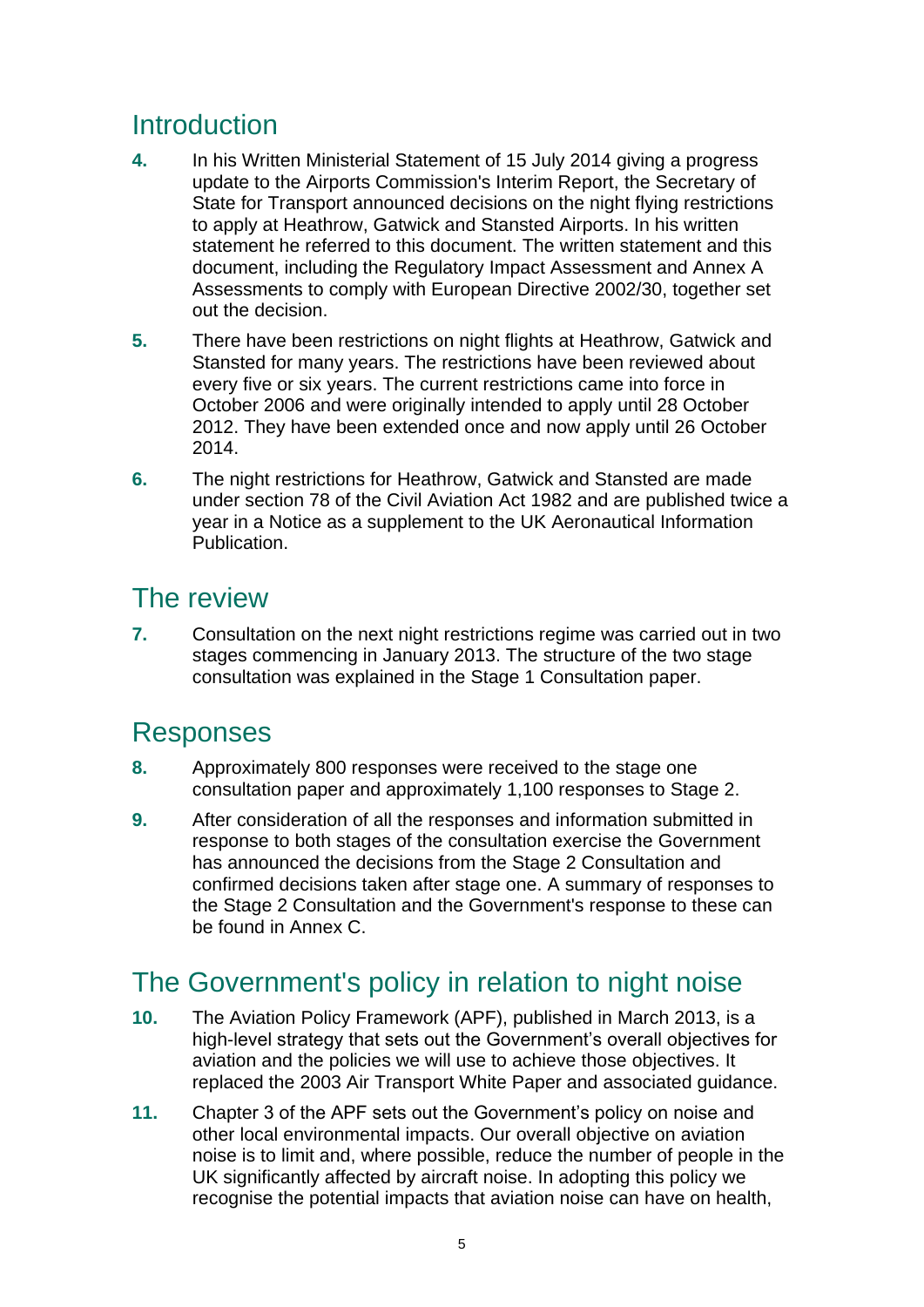amenity and quality of life. Specifically on night noise, the APF recognises the impact and costs on local communities are higher from aircraft noise at night.

- **12.** However, in recognising these potential impacts, we also recognise the need to balance these with economic growth and connectivity. Aviation activity is a major contributor to the country's economic prosperity, and, with regard to night flights, we recognise the importance to the UK economy of certain types of flights, such as express freight services, which may only be viable if they operate at night. Paragraphs 3.34-3.35 of the APF set out further details.
- in more specific terms how it will implement those new general policies **13.** In the second stage consultation, the Government has sought to explain by proposing environmental objectives for the airports under consideration. The setting of environmental objectives was required as a matter of law for the first time by Directive 2002/30/EC. The environmental objectives are set for the 3-year period of the current restrictions. The Government's decisions on the environmental objectives, taken after considering the consultation responses, are set out below.

| Environmental<br>Objective                                                                                                                                                                                                         | Airport                                              | How it will be<br>measured                                                                                                                                                                                                                                                  |
|------------------------------------------------------------------------------------------------------------------------------------------------------------------------------------------------------------------------------------|------------------------------------------------------|-----------------------------------------------------------------------------------------------------------------------------------------------------------------------------------------------------------------------------------------------------------------------------|
| 1. Limit and where<br>possible reduce the<br>number of people<br>significantly affected<br>by aircraft noise at<br>night.                                                                                                          | <b>Heathrow</b><br>Gatwick<br><b>Stansted</b>        | Area and number of<br>people within the 6.5<br>hour night quota<br>period contours, and<br>in particular the 55dB<br>LAeq contour.<br>Population changes<br>due to new housing<br>development will be<br>taken into account in<br>measuring changes in<br>number of people. |
| 2. Maintain a stable<br>regulatory regime<br>pending decisions on<br>future airport capacity<br>and, at Gatwick and<br>Stansted in particular,<br>to allow growth within<br>existing night<br>movement limits and<br>noise quotas. | <b>Heathrow</b><br>Gatwick<br><b>Stansted</b>        | Movements and noise<br>quota used in night<br>quota period.                                                                                                                                                                                                                 |
| 3. Encourage the use<br>of quieter aircraft<br>during the night quota<br>period so as to<br>reduce the overall                                                                                                                     | <b>Heathrow</b><br><b>Gatwick</b><br><b>Stansted</b> | Average QC points<br>per movement.<br>Proportion of<br>movements made by                                                                                                                                                                                                    |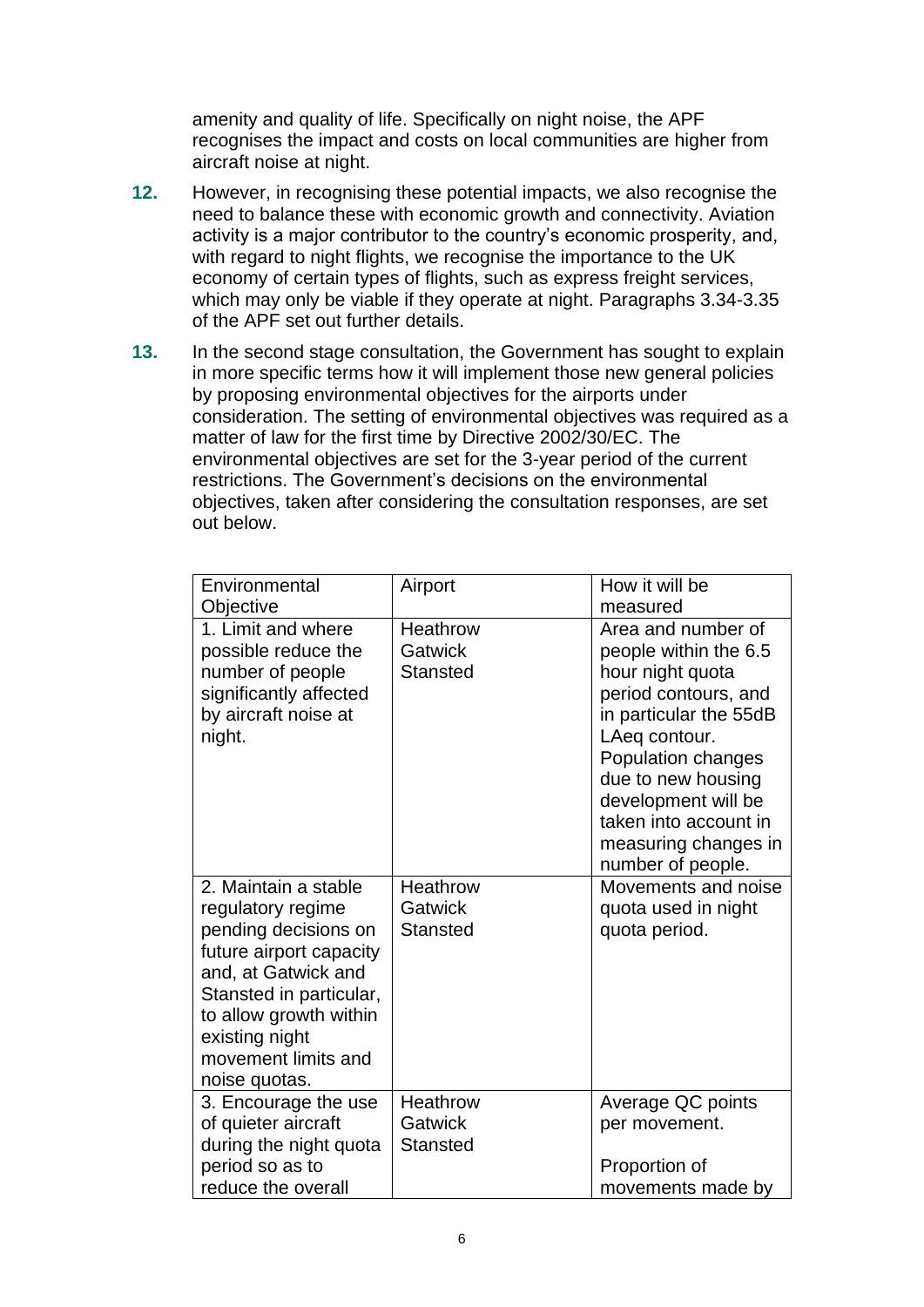| impact of aircraft      | the noisier types of |
|-------------------------|----------------------|
| noise and in particular | aircraft (QC/4 and   |
| the likelihood of sleep | $QC/2)$ during the   |
| disturbance.            | night quota period.  |

# Decisions Announced in the Stage 2 Consultation Paper

## **Structure of the Regime**

 change to these definitions – the night period will remain the 8 hour **14.** Definition of night and night quota periods: We are not making any period from 23.00 to 07.00 local time, and the night quota period is the 6.5 hour period from 23.30 to 06.00 local time.

#### **The Quota Count system**

 aircraft types are noisier than their classification, and some quieter. The see no case for changing the current system. A summary of technical **15.** As noted in paragraphs 4.12 and 4.13 of our Stage 1 Consultation, some legal requirement is to base performance-based operating restrictions on the noise performance of the aircraft as determined by the ICAO certification procedure. Taking account of consultation responses, previous legal judgements and technical work into the QC system, we work carried out by the CAA (ERCD) in support of the QC system was found in annex D of Stage 2.

# Decisions from the Stage 2 Consultation

 Government's response to these can be found in Annex C. **16.** A more detailed summary of responses to the consultation and the

#### **Movement and Noise Quota limits**

 previous regime and as set out in the Stage 2 Consultation. These are **17.** The Government has decided that over the course of the next regime, the movement and noise quota limits shall remain unchanged from the confirmed below. The Government is aware of new evidence of potential increased demand for night flights in the summer at Gatwick and Stansted which, if it was to materialise and continue, would mean that the existing movement limits would impose additional costs to industry by 2017. Our response to this is set out in Paragraph 3 of the Executive Summary and in Annex C.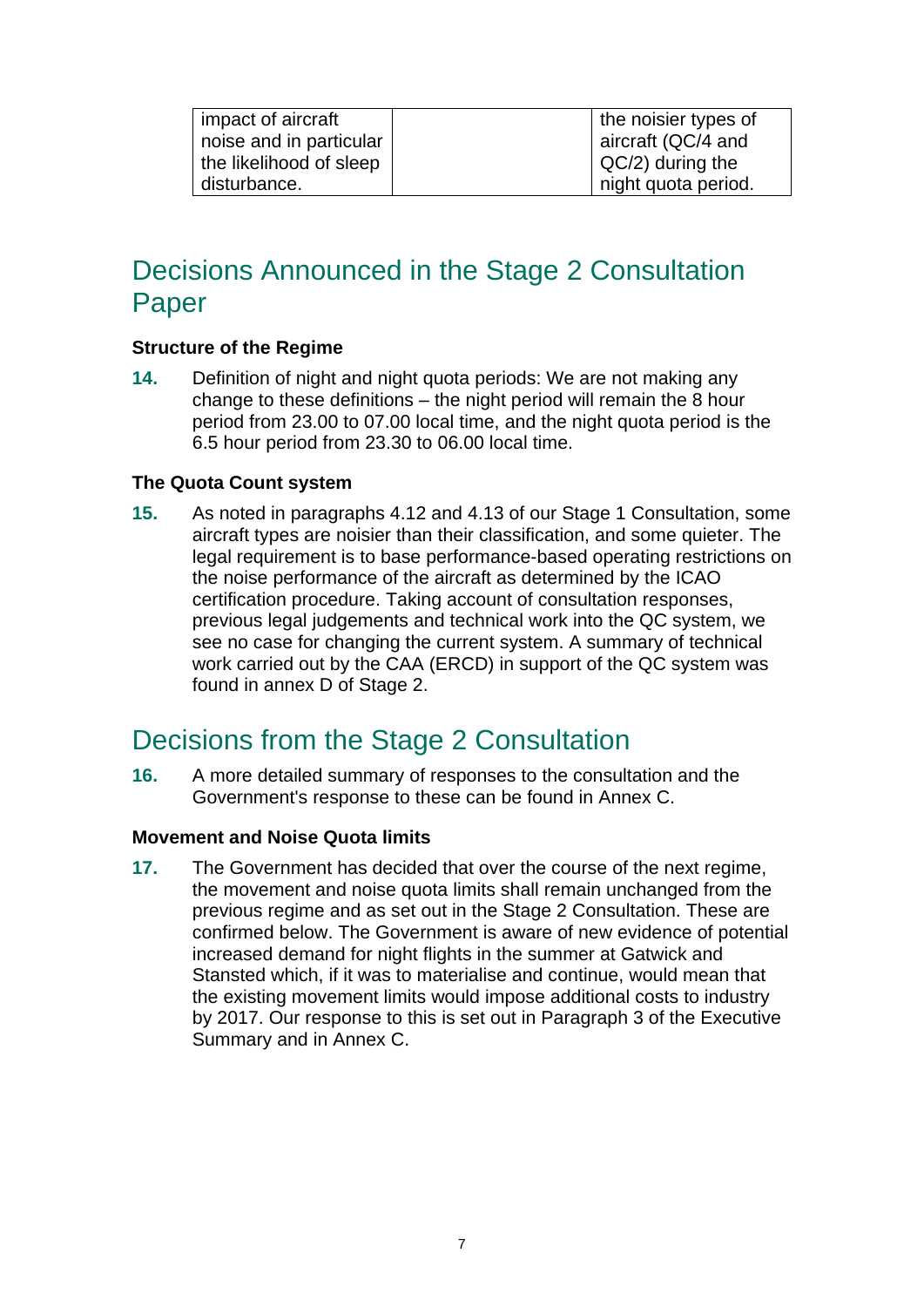## **Movement limits:**

Heathrow

| Winter  | Summer | Winter  | Summer | Winter  | Summer |
|---------|--------|---------|--------|---------|--------|
| 2014/15 | 2015   | 2015/16 | 2016   | 2016/17 | 2017   |
| 2,550   | 3,250  | 2,550   | 3,250  | 2,550   | 3,250  |

#### **Gatwick**

| Winter  | Summer | Winter  | Summer | Winter  | Summer |
|---------|--------|---------|--------|---------|--------|
| 2014/15 | 2015   | 2015/16 | 2016   | 2016/17 | 2017   |
| 3,250   | 11,200 | 3,250   | 11,200 | 3,250   | 11,200 |

#### **Stansted**

| Winter  | Summer | Winter  | Summer | Winter  | Summer |
|---------|--------|---------|--------|---------|--------|
| 2014/15 | 2015   | 2015/16 | 2016   | 2016/17 | 2017   |
| 5,000   | 7.000  | 5,000   | 7,000  | 5,000   | 7.000  |

# **Noise quota limits:**

**Heathrow** 

| Winter  | Summer | Winter  | Summer | Winter  | Summer |
|---------|--------|---------|--------|---------|--------|
| 2014/15 | 2015   | 2015/16 | 2016   | 2016/17 | 2017   |
| 4,080   | 5,100  | 4,080   | 5,100  | 4,080   | 5,100  |

#### **Gatwick**

| Winter  | Summer | Winter  | Summer | Winter  | Summer |
|---------|--------|---------|--------|---------|--------|
| 2014/15 | 2015   | 2015/16 | 2016   | 2016/17 | 2017   |
| 2,000   | 6,200  | 2,000   | 6,200  | 2,000   | 6,200  |

#### **Stansted**

| Winter  | Summer | Winter  | Summer | Winter  | Summer |
|---------|--------|---------|--------|---------|--------|
| 2014/15 | 2015   | 2015/16 | 2016   | 2016/17 | 2017   |
| 3,310   | 4,650  | 3,310   | 4,650  | 3,310   | 4,650  |

# **Length of regime**

**18.** Our decision is based on meeting our environmental objectives and in particular the objective of maintaining a stable regulatory regime pending decisions on future airport capacity. This is why we have decided on no significant changes to the regime in this period. Three years is the minimum period necessary to be able to take account of the outcome of the Airports Commission process. We acknowledge that it may prove to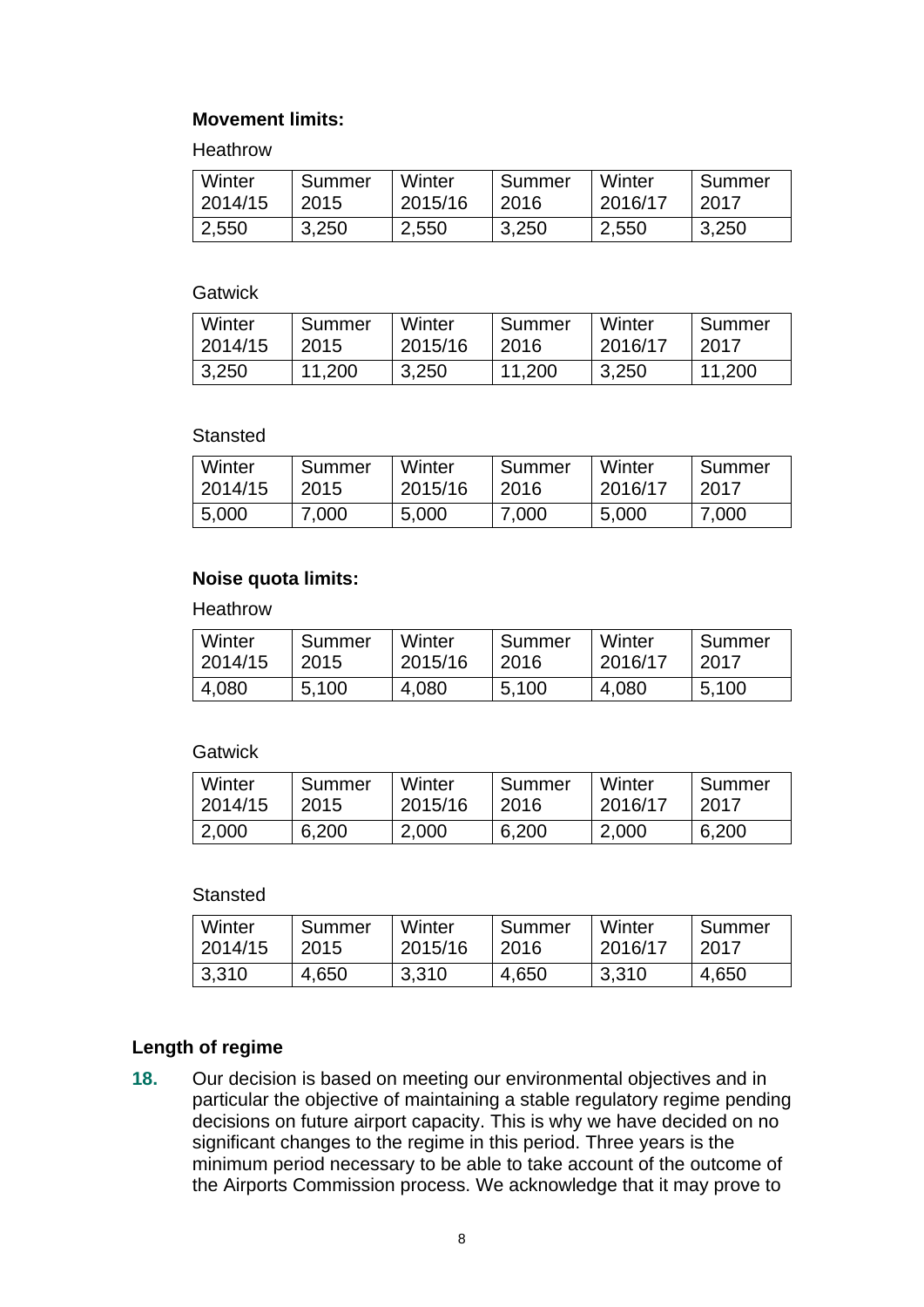be challenging to do this and to put a new regime in place by 2017, but this is based on our current estimates of the process.

#### <span id="page-8-0"></span>**Ban on noisiest aircraft**

 costs. **19.** Having considered the responses, we confirm that we will extend the operational ban of QC/8 and QC/16 aircraft to the entire night period (23.00 -07.00). While there are few movements by such aircraft this will give certainty that residents will not be woken by such movements in the future. We received no evidence that extending this ban would impose

## **Dispensation guidelines**

- traffic and airport operations due to hijackings. **20.** The Guidance has been amended to take account of disruption to air
- **21.** On additional security implications where there is any event that leads to immediate additional short term measures which could impact on movements, the Government would consider giving an exemption under such exceptional circumstances. Otherwise we consider the guidance is fit for purpose on this issue.
- **22.** We have removed the proposed additional paragraph on exemption for trials. In order to get detailed evidence from trials it is expected that these would have to last for more than a short period. Following further legal advice, we consider that the power to issue dispensations is intended to be used only for specific occasions or short term events and therefore trials affecting movement limits over a longer period would require public consultation with the affected communities before their implementation.
- **23.** The revised dispensation guidelines are included in Annex B.

# The Legal Framework

- Restrictions) (Rules and Procedures) Regulations 2003. **24.** The Secretary of State has taken these decisions pursuant to powers conferred on him under Section 78 of the Civil Aviation Act 1982, which enables him to prohibit aircraft of specified descriptions from using a specified airport, or to limit the number of occasions during certain periods when they may do so. In exercising these powers, the Secretary of State has also complied with the provisions of the Aerodromes (Noise
- **25.** The decision balances the various factors set out in the 2003 Regulations and the factors to be considered under Article 8 of the European Convention on Human Rights ("the ECHR"). As set out in more detail in the Impact Assessment, the Secretary of State has carefully considered the interests of individuals affected by night noise and the wider community as a whole. He has considered, on the one hand, the economic interests of airlines, other enterprises and the country as a whole. On the other hand, he has considered the available evidence as to the impact of aircraft noise at night on the private life of individuals, such as sleep disturbance and sleep prevention, which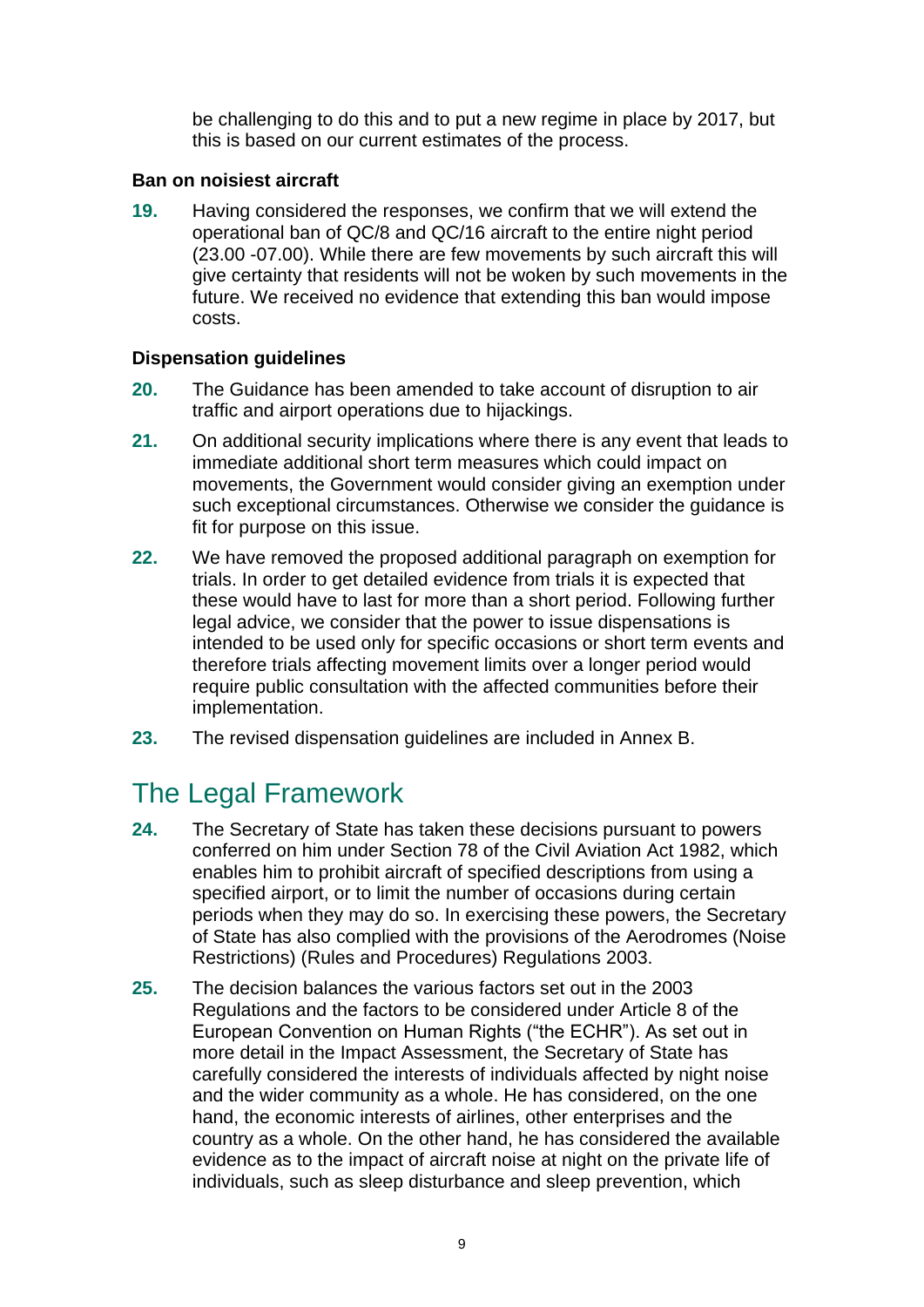includes the impact on health, as well as any impact on their ability to enjoy the amenities of their homes.

- suggest any aspect of the regime should be revised then the Secretary **26.** The Secretary of State has considered these factors. He accepts that there are adverse effects on sleep and that there is increasing, though not conclusive, evidence of health effects from aircraft noise. But balancing these against the economic benefits of night flights he has concluded that it is appropriate to maintain the present restrictions for a further three years (subject to an extension of the current ban on noisiest aircraft). If fresh evidence emerges during the next three years to of State will consider it and if appropriate consult with a view to making changes.
- or landing of aircraft at Heathrow, Gatwick and Stansted airports. **27.** Accordingly, balancing the factors set out above and in the attached impact assessment, the Secretary of State is satisfied that the decision strikes a fair balance between the competing interests of the individuals affected by night noise from aircrafts and the wider community, and that it is appropriate to make the decisions set out above in order to limit or mitigate the effects of noise and vibration connected with the taking off
- **28.** In making this decision, the Secretary of State has directed himself accordingly. However, he notes that a highly detailed cost/benefit analysis to address these issues cannot be carried out because it is difficult to monetise the costs and benefits on each side. Striking the correct balance depends on the relative weight given to each factor. In this context, the Secretary of State notes that case-law also establishes that he is entitled to rely on statistical data based on average perception of noise disturbance and to assume that night flights contribute at least to a certain extent to the economy.
- **29.** As explained in our response to the first stage consultation, we expect to use the full range of information submitted in response to the first stage consultation more fully in assessing options for the following regime due to start in 2017. In the meantime there is work underway to review how to take account of health effects from aviation noise in transport appraisal guidance. We would expect this also to inform the next review.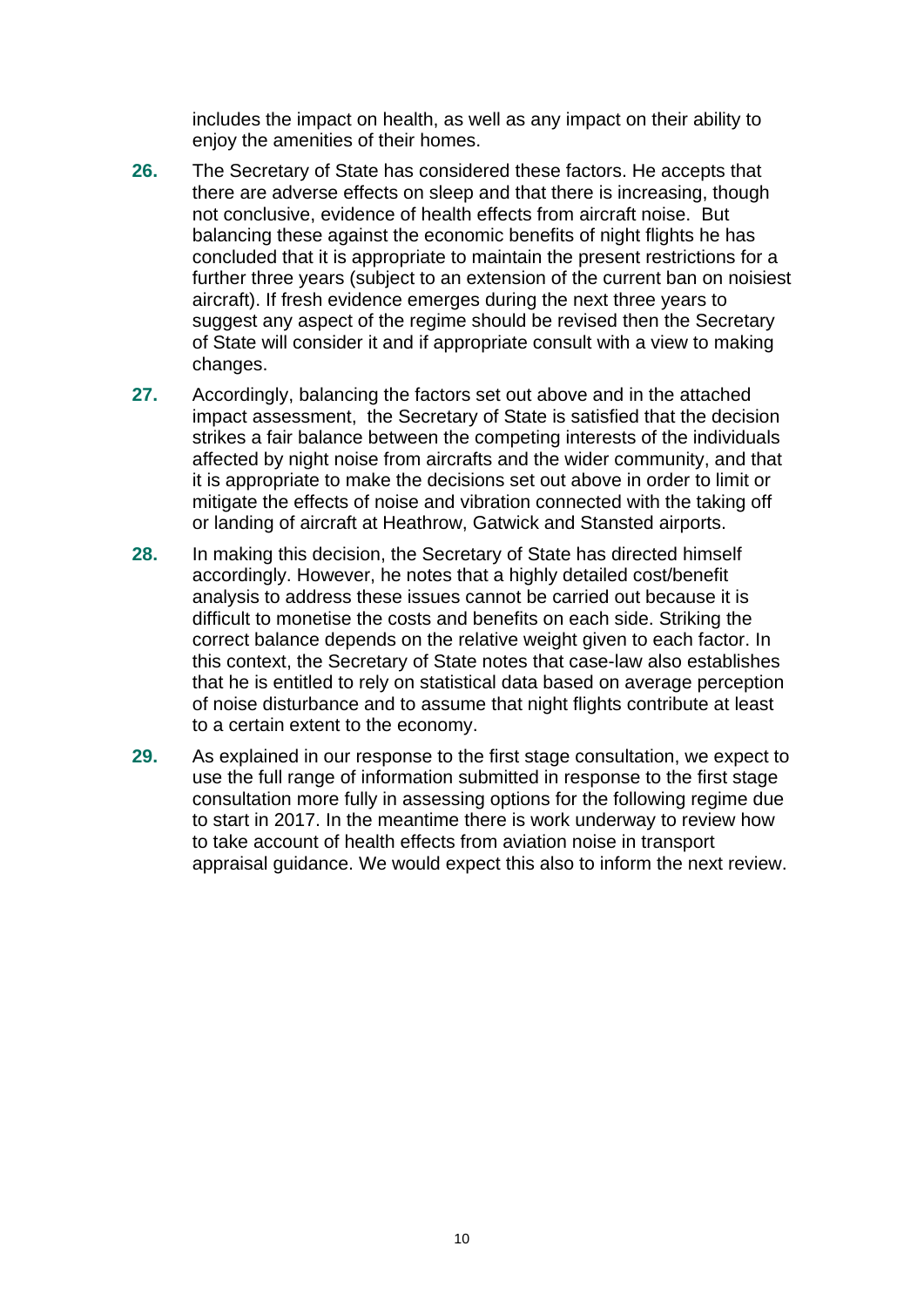# Annex A: Statutory Instrument

**1.1** SCHEDULE 2 Regulation 6 of STATUTORY INSTRUMENTS 2003 No. 1742; CIVIL AVIATION The Aerodromes (Noise Restrictions)(Rules and Procedures) Regulations 2003 which shows the matters to be taken into account when considering operating restrictions at a relevant airport.

| Paragraph                                                                                                                                                                                                                          | <b>Location in consultation</b>                                                                                                                                                      |
|------------------------------------------------------------------------------------------------------------------------------------------------------------------------------------------------------------------------------------|--------------------------------------------------------------------------------------------------------------------------------------------------------------------------------------|
| 1.1. A description of the airport including<br>information about its capacity, location,<br>surroundings, air traffic volume and mix<br>and runway mix.                                                                            | See airport Noise Action Plans (NAPs) <sup>1</sup><br>for general information and Chapter 3 of<br>Stage 1 <sup>2</sup> Consultation for information on<br>night operations.          |
| 1.2. A description of the environmental<br>objectives for the airport and the national<br>context.                                                                                                                                 | See Chapter 4 (Proposals for Next<br>Regime) of Stage 2 <sup>3</sup> Consultation for<br>proposed new objectives and Chapter 3<br>of Stage 1 consultation for current<br>objectives. |
| 1.3. Details of noise contours for the<br>current and previous years-including an<br>assessment of the number of people<br>affected by aircraft noise. Description of<br>the computational method used to<br>develop the contours. | Annex B of Stage 1 Consultation (for<br>current years) and NAPs for previous<br>years                                                                                                |

l

<sup>1</sup><http://www.heathrowairport.com/noise/what-we-do-about-it/noise-action-plan>

http://www.gatwickairport.com/PublicationFiles/business\_and\_community/all\_public\_publications/aircraft\_n [oise/GatwickAirportENDNoiseActionPlanJune2010.pdf](http://www.gatwickairport.com/PublicationFiles/business_and_community/all_public_publications/aircraft_noise/GatwickAirportENDNoiseActionPlanJune2010.pdf) 

<http://www.stanstedairport.com/about-us/local-environmental-impacts/noise/future-plans>

<sup>2</sup> [https://www.gov.uk/government/uploads/system/uploads/attachment\\_data/file/66837/consultation](https://www.gov.uk/government/uploads/system/uploads/attachment_data/file/66837/consultation-document.pdf)[document.pdf](https://www.gov.uk/government/uploads/system/uploads/attachment_data/file/66837/consultation-document.pdf) 

<sup>3</sup><https://www.gov.uk/government/consultations/night-flights>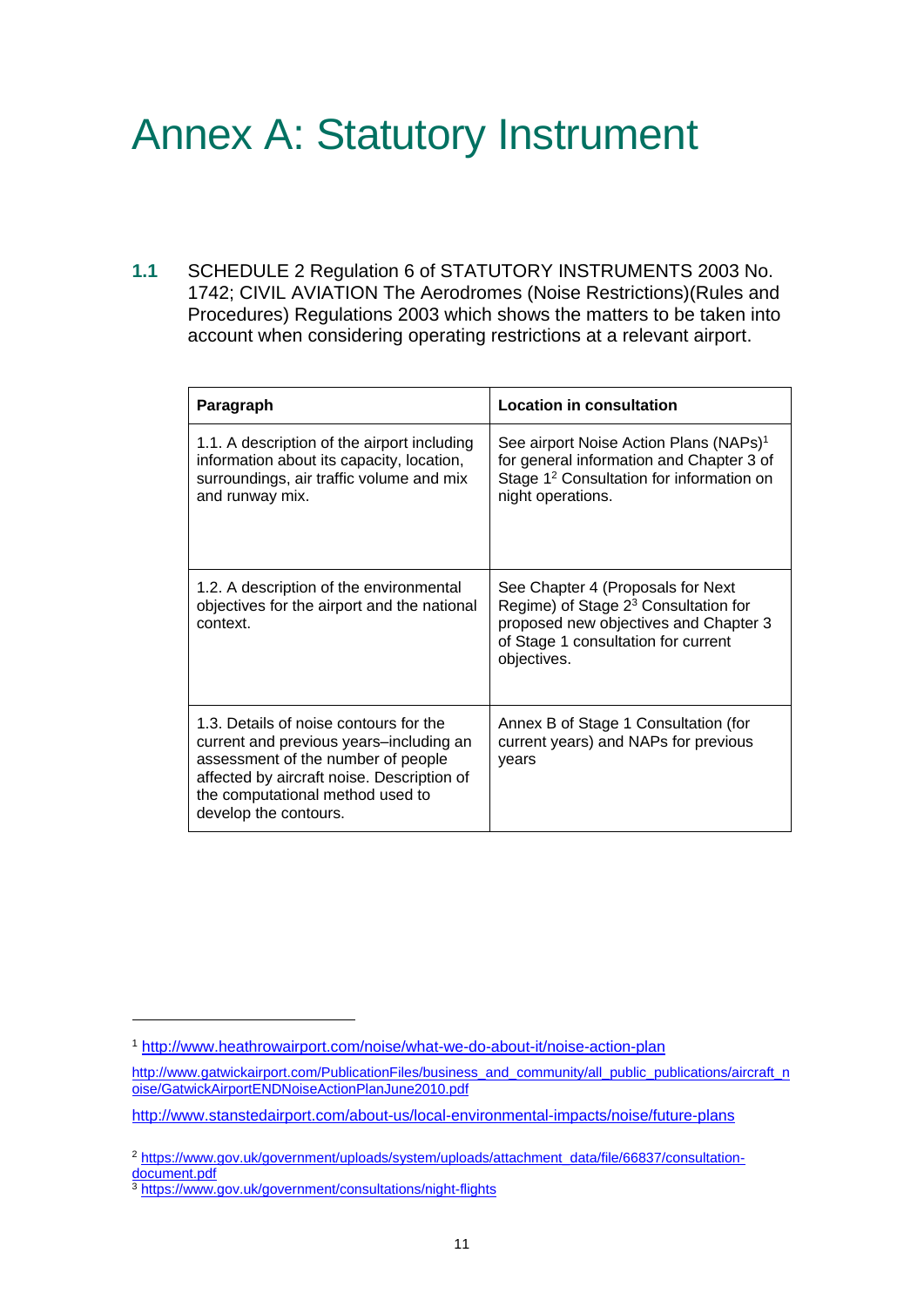| 1.4.A description of measures to reduce<br>aircraft noise already implemented: for<br>example, information on land use<br>planning and management; noise<br>insulation programmes; operating<br>procedures such as PANS-OPS;<br>operation restrictions such as noise<br>limits, night flying restrictions; noise<br>charges; preferential runway use, noise<br>preferred routes/track-keeping, and noise<br>monitoring | See respective Noise Action Plans. For<br>Heathrow Airport see pages 28-41, for<br>Gatwick Airport see pages 37-45 and for<br>Stansted Airport see pages 27-36 <sup>4</sup> . See<br>also Chapter 5 of Stage 2 Consultation<br>for a description of recent developments. |
|------------------------------------------------------------------------------------------------------------------------------------------------------------------------------------------------------------------------------------------------------------------------------------------------------------------------------------------------------------------------------------------------------------------------|--------------------------------------------------------------------------------------------------------------------------------------------------------------------------------------------------------------------------------------------------------------------------|
| 2.1. Descriptions of airport developments<br>(if any) already approved and in the<br>programme, for example, increased<br>capacity, runway and/or terminal<br>expansion, and the projected future<br>traffic mix and estimated growth.                                                                                                                                                                                 | Chapter 3 of Stage 1 Consultation. The<br>Airports Commission is considering the<br>need for future hub capacity in the UK<br>and its recommendations may be<br>relevant to any or all of the three noise<br>designated airports.                                        |
| 2.2. In case of airport capacity extension,<br>the benefits of making that additional<br>capacity available.                                                                                                                                                                                                                                                                                                           | Chapter 3 of Stage 1 Consultation where<br>relevant.                                                                                                                                                                                                                     |
| 2.3.A description of effect on noise<br>climate without further measures                                                                                                                                                                                                                                                                                                                                               | Chapter 5 and Annex B of Stage 1<br>Consultation.                                                                                                                                                                                                                        |
| 2.4. Forecast noise contours-including<br>an assessment of the number of people<br>likely to be affected by aircraft noise-<br>distinguish between established<br>residential areas and newly constructed<br>residential areas.                                                                                                                                                                                        | Annex B of Stage 1 Consultation and<br>Annex B of Stage 2 Consultation. We do<br>not have data on newly constructed<br>residential areas.                                                                                                                                |
| 2.5. Evaluation of the consequences and<br>possible costs of not taking action to<br>lessen the impact of increased noise-if<br>it is expected to occur.                                                                                                                                                                                                                                                               | Section 4.1 of Impact Assessment<br>Forecasts show that noise is not<br>expected to increase if current<br>restrictions are maintained (see Annex B<br>of Stage 2)                                                                                                       |
| 3.1 Outline of additional measures<br>available as part of the different options<br>mentioned in regulation 5(1) and in<br>particular an indication of the main<br>reasons for their selection. Description of                                                                                                                                                                                                         | Paras 4.15-20 of Stage 2 explain that<br>only a limited number of policy options<br>are being considered at this time and the<br>reasons for this. Chapter 4 sets out these<br>options.                                                                                  |
| those measures chosen for further<br>analysis and fuller information on the<br>cost of introducing these measures; the<br>number of people expected to benefit<br>and timeframe; and a ranking of the<br>overall effectiveness of particular<br>measures.                                                                                                                                                              | See section 4 of final Impact Assessment<br>for costs and benefits of introducing the<br>measures; see Annex B and para 4.47 of<br>Stage 2 consultation document showing<br>forecast number of people expected to<br>be affected.                                        |
|                                                                                                                                                                                                                                                                                                                                                                                                                        | The IA sets out the benefits. Given<br>recent movements, policy option 2 is<br>likely to have most benefits at Stansted,<br>while policy option 1 would have most<br>benefits at Heathrow as quota limits<br>restrict activity there.                                    |

<sup>&</sup>lt;sup>4</sup> Page references are to existing airport Noise Action Plans approved in 2010-11. New NAPs covering 2013-18 will be published shortly.

l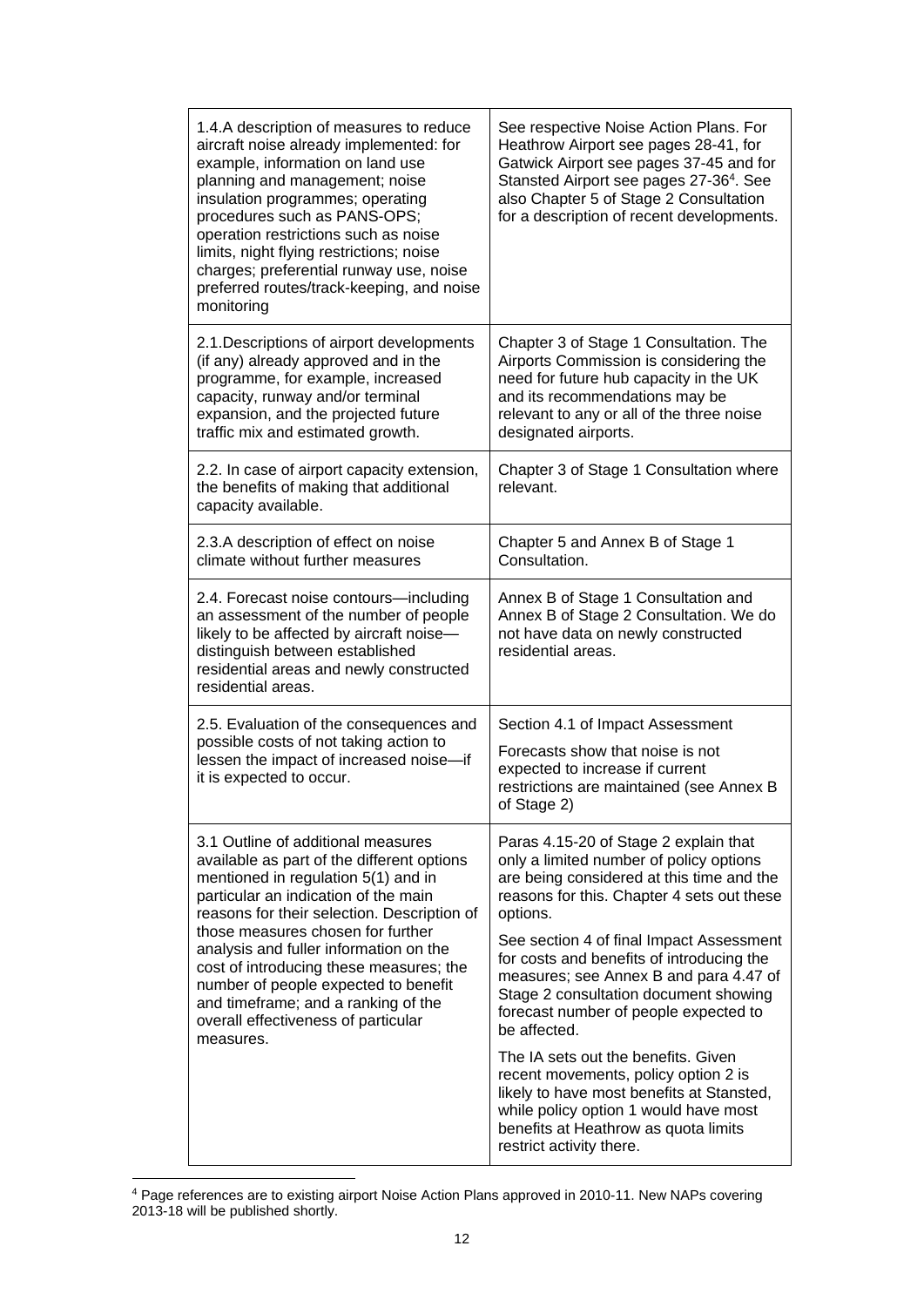| 3.2. Assessment of the<br>cost/effectiveness or cost/benefit of the<br>introduction of specific measures, taking<br>account of the socio-economic effects of<br>the measures on the users of the airport:<br>operators (passenger and freight);<br>travellers and local communities. | As above                                                                                                                                                                                                                            |
|--------------------------------------------------------------------------------------------------------------------------------------------------------------------------------------------------------------------------------------------------------------------------------------|-------------------------------------------------------------------------------------------------------------------------------------------------------------------------------------------------------------------------------------|
| 3.3. An overview of the possible<br>environmental and competitive effects of<br>the proposed measures on other airports,<br>operators and other interested parties.                                                                                                                  | See section 8.2-3 of the IA                                                                                                                                                                                                         |
| 3.4. Reasons for selection of the<br>preferred option.                                                                                                                                                                                                                               | This is set out in section 2 (policy<br>objectives) of the Impact Assessment. To<br>repeat, this says that the objectives for<br>the next regime will be:                                                                           |
|                                                                                                                                                                                                                                                                                      | to limit and where possible reduce the<br>number of people significantly affected<br>by aircraft noise at night;                                                                                                                    |
|                                                                                                                                                                                                                                                                                      | to maintain a stable regulatory regime<br>pending decisions on future airport<br>capacity and, at Gatwick and Stansted in<br>particular, to allow growth in movements<br>within existing night movement limits and<br>noise quotas; |
|                                                                                                                                                                                                                                                                                      | to encourage the use of quieter aircraft<br>during the night quota period so as to<br>reduce the overall impact of aircraft noise<br>and in particular the likelihood of sleep<br>disturbance.                                      |
| 3.5. A non-technical summary.                                                                                                                                                                                                                                                        | This is covered in section 4.2 of the<br>Impact Assessment.                                                                                                                                                                         |
| 4.1. When and where noise maps or<br>action plans have been prepared under<br>the terms of the said Directive of 25th<br>June 2002 these will be used for<br>providing the information required in this<br>Schedule.                                                                 | See NAPS and Annex B of the Stage 2<br>Consultation.                                                                                                                                                                                |
| 4.2. The assessment of noise exposure<br>(i.e. establishment of noise contours and<br>number of people affected) shall be<br>carried out using at least the common<br>noise indicators Lden and Lnight, where<br>available.                                                          | As above.                                                                                                                                                                                                                           |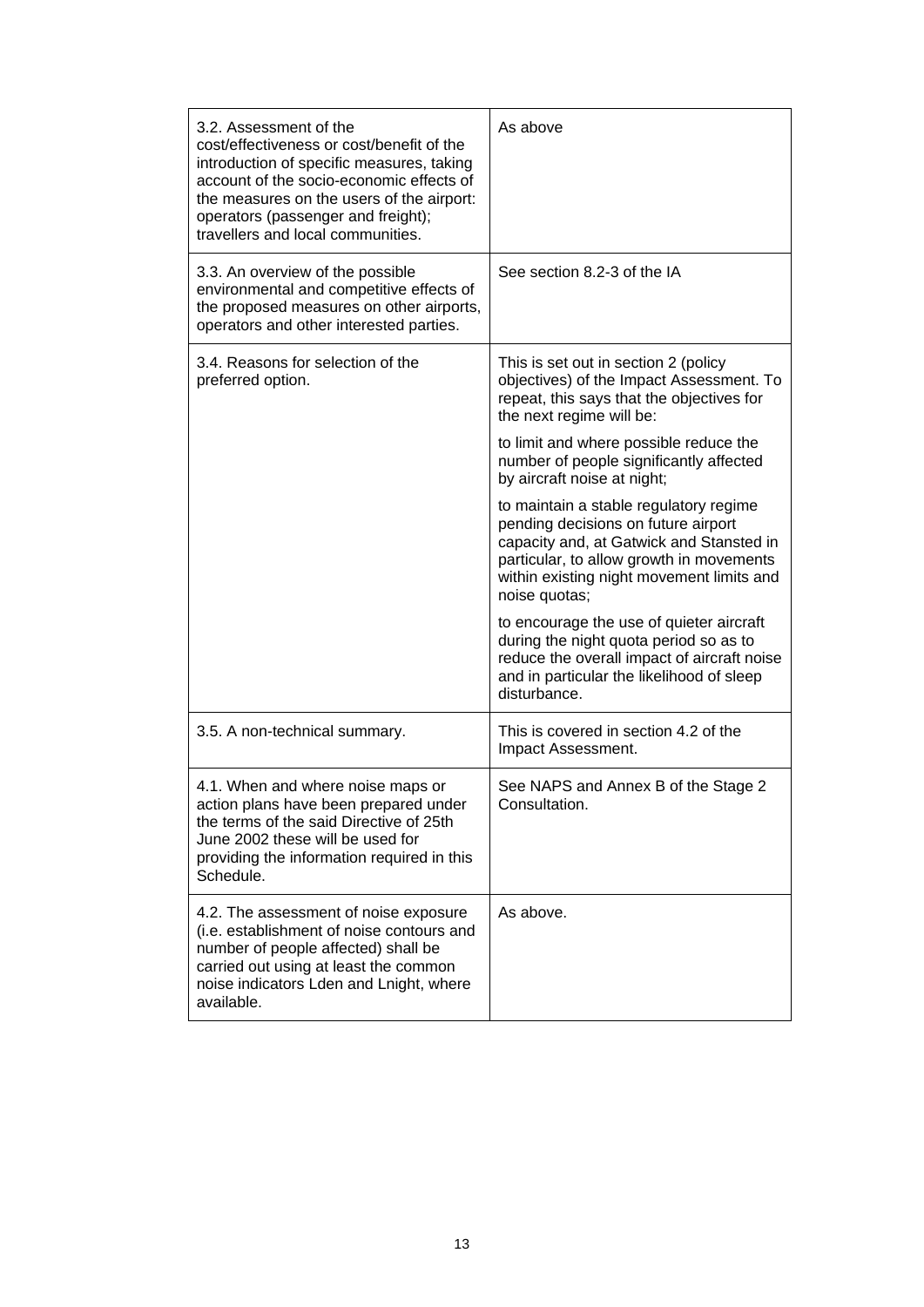# <span id="page-13-0"></span> Annex B: Revised guidance on dispensations

This guidance updates the guidance provided in 1999. The purpose is to provide greater clarity and reflect recent practice. Whilst the guidance is not intended to cover every conceivable situation which might arise, it does cover situations which have arisen over the past years.

#### **Department for Transport Guidelines on Flights Which May Be Given Dispensation from the Night Restrictions**

restrictions Under Section 78(5)(f) of the Civil Aviation Act 1982, the Secretary of State may by a notice given in the prescribed manner to the person managing an aerodrome determine that a particular occasion or series of occasions on which aircraft take off or land at the aerodrome shall be disregarded from the restrictions made under section 78(3). These may include night flight

In addition, the Secretary of State has the power under Section 78 (4) of the Civil Aviation Act 1982 to specify in a notice circumstances in which movements may be disregarded by the airport managers or a person authorised by the airport manager from the restrictions made under Section 78(3). That person shall then determine whether a particular occasion or series of occasions on which aircraft take off or land at the aerodrome should be disregarded from the night restrictions due to these circumstances. It shall be the duty of the person managing the aerodrome or the person authorised by an airport manager to notify the Secretary of State in writing within one week of every such occasion occurring.

## *A: Section 78(5)(f) Dispensations under a notice given by the Secretary of State*

As a general principle, dispensations issued under Section 78(5)(f) are used in relation to state matters, where dispensations are required as a result of a Government decision, or where the circumstances are so exceptional that the airport's operations become an issue of national interest (e.g. in the case of prolonged closure of the airport).

# **1 Flights involving VIPs**

Flights would include:-

- Senior members of the Royal Family;
- UK Government ministers and Service Chiefs of Staff;
- Senior members of foreign Royal Families, Heads of State, and senior ministers or Service Chiefs of Staff on an official visit or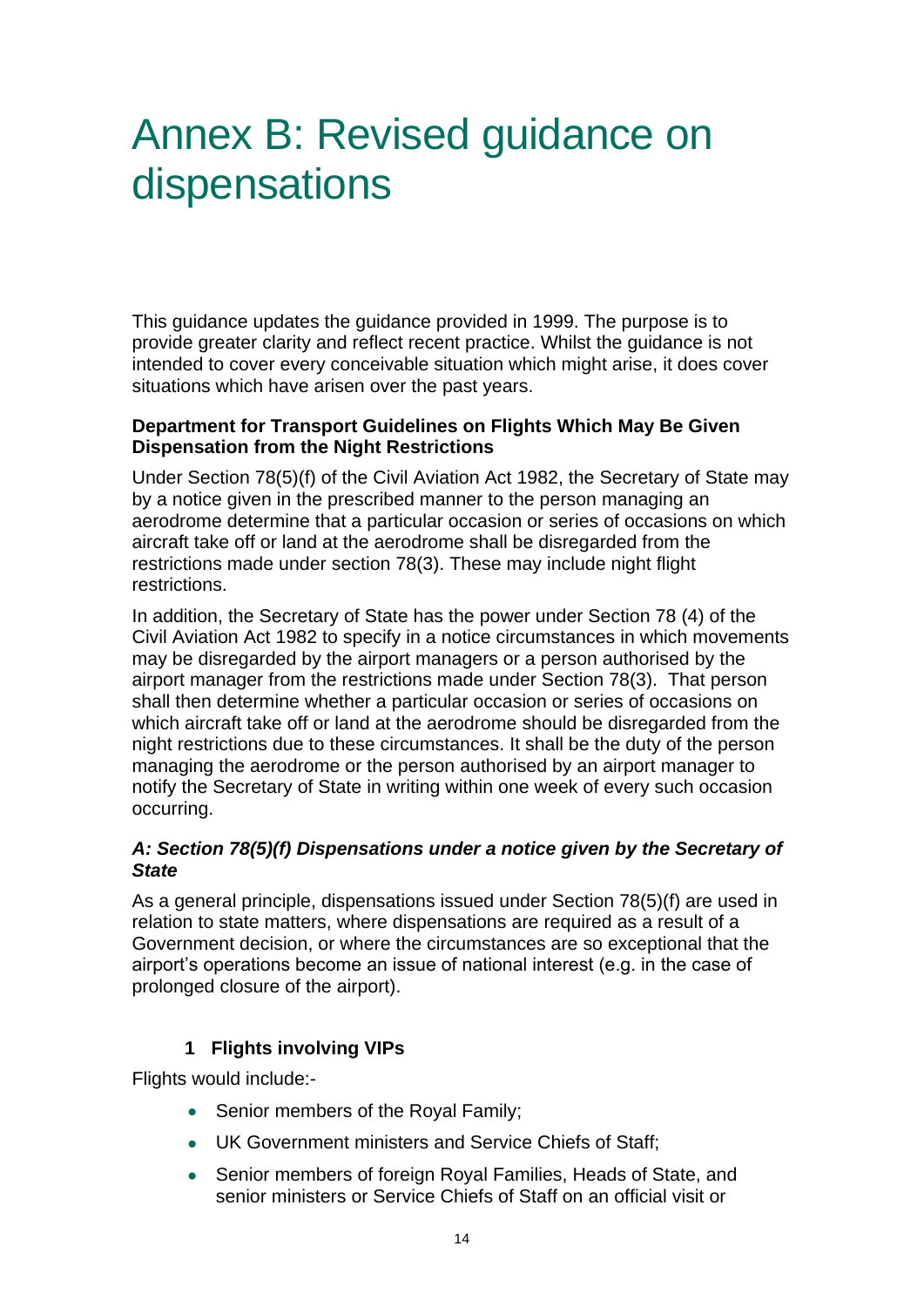representative; (status to be checked with the FCO or MoD when in business where the person is being met by a Government doubt); but repositioning flights preceding or following the use of that aircraft for carriage of a VIP will not be disregarded and therefore not allowed if the aircraft is classified as QC/8, QC/16, consistent with the ban on these types of aircraft in the night period.

For the avoidance of doubt, VIPs for this purpose would not include businessmen on private jets, or 'celebrities' from the world of show business or sport.

# **2 Relief Flights**

These would include flights carrying cargoes such as medical supplies required urgently for the relief of suffering during a period of emergency, as for example, during a refugee crisis or following an earthquake. They would exclude medical or other supplies intended for humanitarian purposes where there is no particular urgency. It would also not include the carriage of the media and their associated equipment to trouble spots.

# **3 Military Aircraft War/Hostilities**

 such as security from escalated threats. Dispensations have been given in the Movements by military aircraft should not take place at night in peacetime unless the aircraft has been classified for night operation or special approval has been given by the Department for Transport in exceptional circumstances past for troop movements through Heathrow where there has been an outbreak of war or similar hostilities and this requires contingency arrangements. Dispensations would not be appropriate once airlines have had time to assess the situation and make alternative arrangements.

# **4 Exceptional Circumstances**

In the past the Secretary of State has provided dispensations in exceptional circumstances to enable flights during the night quota period and to allow aerodromes to recover from prolonged disruption. Examples include the periods following the Volcanic Ash Crisis in 2010 and following the severe prolonged winter weather in December 2010. Dispensations will be considered in similar exceptional circumstances

#### **5 Changes to Airspace arrangements as a result of Government Decisions**

Where there is a temporary change in airspace as a result of Government decisions with consequences for airline schedules, dispensations would be granted so as to protect airports/airlines from financial consequences of matters wholly beyond their control. Past examples have included a flypast for the Queen's Jubilee Celebrations and Olympic Celebrations where scheduled flights due to land or depart during the day were pushed into the night quota period.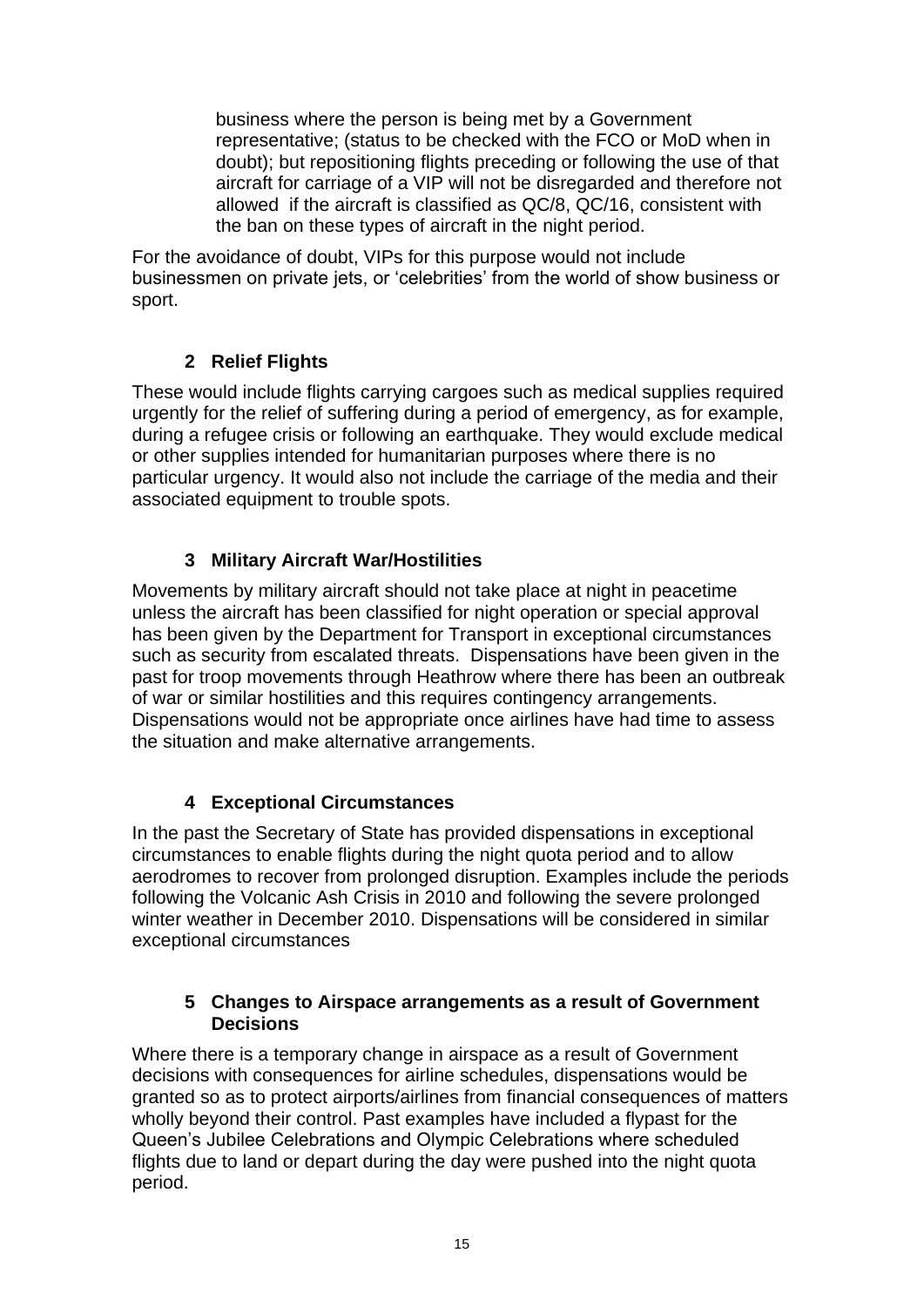# *B: Section 78 (4) –Dispensations under a notice granted by the Airport Manager or a person authorised by him:*

As a general principle, dispensations issued under Section 78(4) should be used when they relate to operational matters affecting a small number of flights and the airport manager is better placed to take the decision.

# **1 Emergencies**

Flights involving emergencies (other than those constituting "relief flights" as described in paragraph 2 of Section A above) where there is an immediate danger to life or health, whether human or animal.

# **2 Widespread and Prolonged Air Traffic Disruption**

 Government exemption because of exceptionally severe weather above). Disruption to air traffic is intended to cover disruption affecting air traffic flow such as strikes by Air Traffic Controllers or from political difficulties abroad or ATC computer problems. It would also cover disruptions to air traffic from strong winds, snow and ice and fog resulting in low visibility procedures. Unscheduled landings in the night period arising from diversions from other airports due to weather conditions provided an aircraft had taken off unaware that its intended destination was unavailable would also be covered. Problems arising from snow and ice should not in themselves constitute sufficient reason for dispensations, especially for departures, when the likelihood of adverse weather conditions should be taken into account in operations planning (but see

## **3 Delays as a Result of Disruption leading to Serious Hardship and Congestion at the Airfield or Terminal**

 operations. Disruptions are not abnormal and we believe that adequate help mitigate disruption and facilitate recovery and the need for dispensations. Delays would cover disruption to air traffic as set out under (2) above. It would also cover emergencies such as the fire to an aircraft on the ground at Heathrow in July 2013, which led to severe terminal disruption or disruption caused by any hijacking activity. It would not cover strikes by baggage handlers which is within the control of the airport or normally delays arising from additional security checks which should be taken into account when planning provision should be made within the airport's night restrictions and operational measures such as at Heathrow under Tactically Enhanced Arrivals Measures to Operational difficulties cannot be predicted precisely but experience indicates they can be expected to occur.

Airport managers must use their own judgement as to what constitutes serious hardship or suffering for the purposes of the above. Serious hardship or suffering is intended to cover cases where passengers are subjected to long delays when the terminal buildings are overcrowded and their facilities strained and insufficient hotel accommodation is available. Only the minimum number of flights required to reduce overcrowding to a tolerable level should be disregarded. Mere inconvenience to passengers does not constitute hardship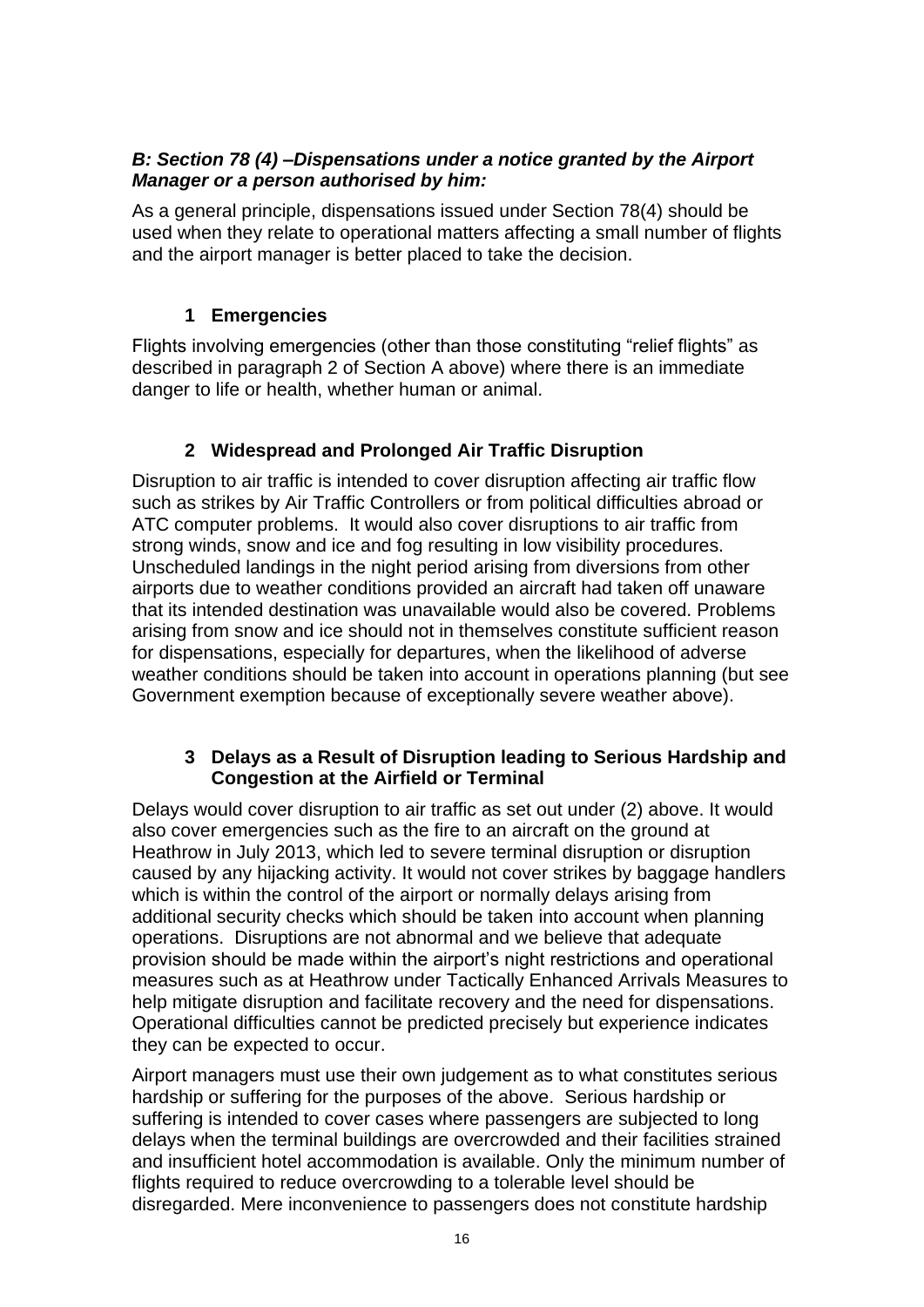for these purposes. The same considerations should apply if serious hardship at an originating airport is to be a reason for disregarding a landing. Delayed cargo flights (other than those carrying animals and meeting one of the criteria above) and extra night shuttle flights to meet demand may not be disregarded for reasons of serious hardship and congestion and all such movements must count against the movements limit and the noise quota according to their QC classification.

 the scope of these Section 78(4) dispensations. All dispensations in times of air Dispensations would not be appropriate when aircraft operators have reasonable time to rearrange their schedules and accordingly would fall outside traffic disruption (whether ATC, political crisis, weather related etc.) are NET; i.e. any movements scheduled for the night period but which do not occur (or occur in the daytime) because of that disruption, must be offset against this, with only the excess counting as dispensations from the movements limits and the noise quotas

# To Note:

# **To Note: Monitoring**

All dispensations granted by the airport will be subject to monitoring.

## **Testing and Calibration of Instrument Landing Systems**

Airborne safety calibration checks of the Instrument Landing Systems (ILS) used by arriving aircraft at the three London airports are carried out on behalf of the Civil Aviation Authority usually twice a year and generally at night. Normally the aircraft used for this purpose are exempt from the night restrictions (i.e. they are classified QC/0). However, any landings and take offs for the purpose of testing the ILS or other navigation equipment, by aircraft classified QC/0.5 or above, are not given dispensations and would count against the movement limits and noise quotas. Such flights should fall outside the scope of this suggested dispensation.

# **Department for Transport**

 **July 2014**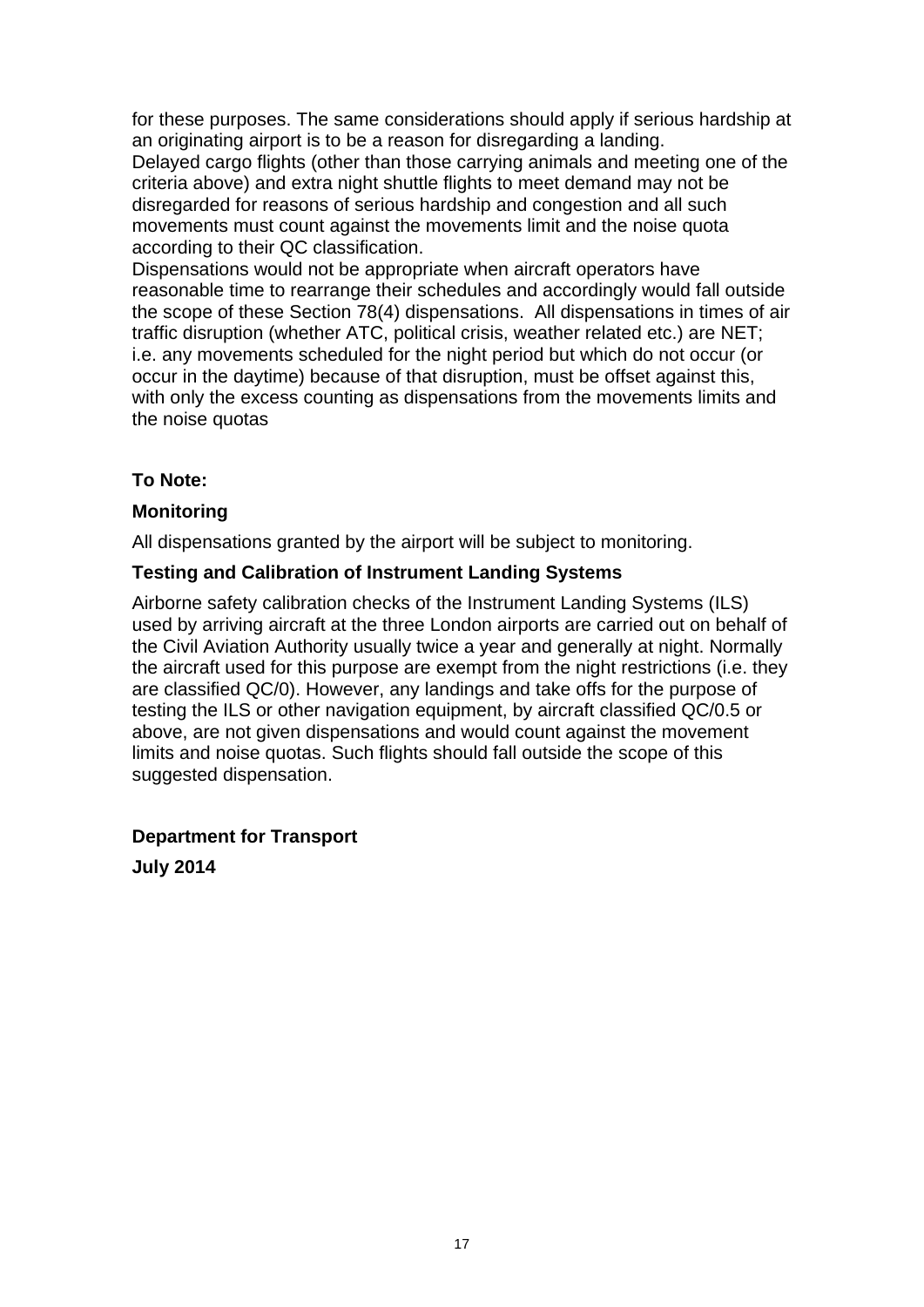# Annex C: Summary of Stage 2 responses and Government's response

# Overview

The Department published its Stage 2 Consultation on 11 November 2013 on proposals for a new night flights regime at Heathrow, Gatwick and Stansted.

An online form was set up for responses and a dedicated email address (night.noise@dft.gsi.gov.uk) was also used, to which interested parties were invited to submit their responses. The consultation document was made available online, with paper copies available on request and respondents were also able to make their submissions to the Department by post.

The consultation officially closed on 30 January 2014, although due to an issue with the online response form a few days before the closing date, responses were accepted until 3 February 2014. Responses were logged and read by the relevant policy team within the Department. In total 1,109 responses were received. Of these 89 were from organisations and the remainder from individual members of the public. A full breakdown by respondent type is shown below.

| Aerospace                        | 1              |
|----------------------------------|----------------|
| Airline Industry                 | 13             |
| Airport or Airport Association   | 4              |
| Community or Environmental Group | 17             |
| <b>Consultative Committee</b>    | $\overline{2}$ |
| Freight                          | 5              |
| <b>Local Government</b>          | 23             |
| <b>MP</b>                        | 3              |
| <b>Other Government</b>          | 3              |
| Other                            | 18             |
| Public                           | 1,020          |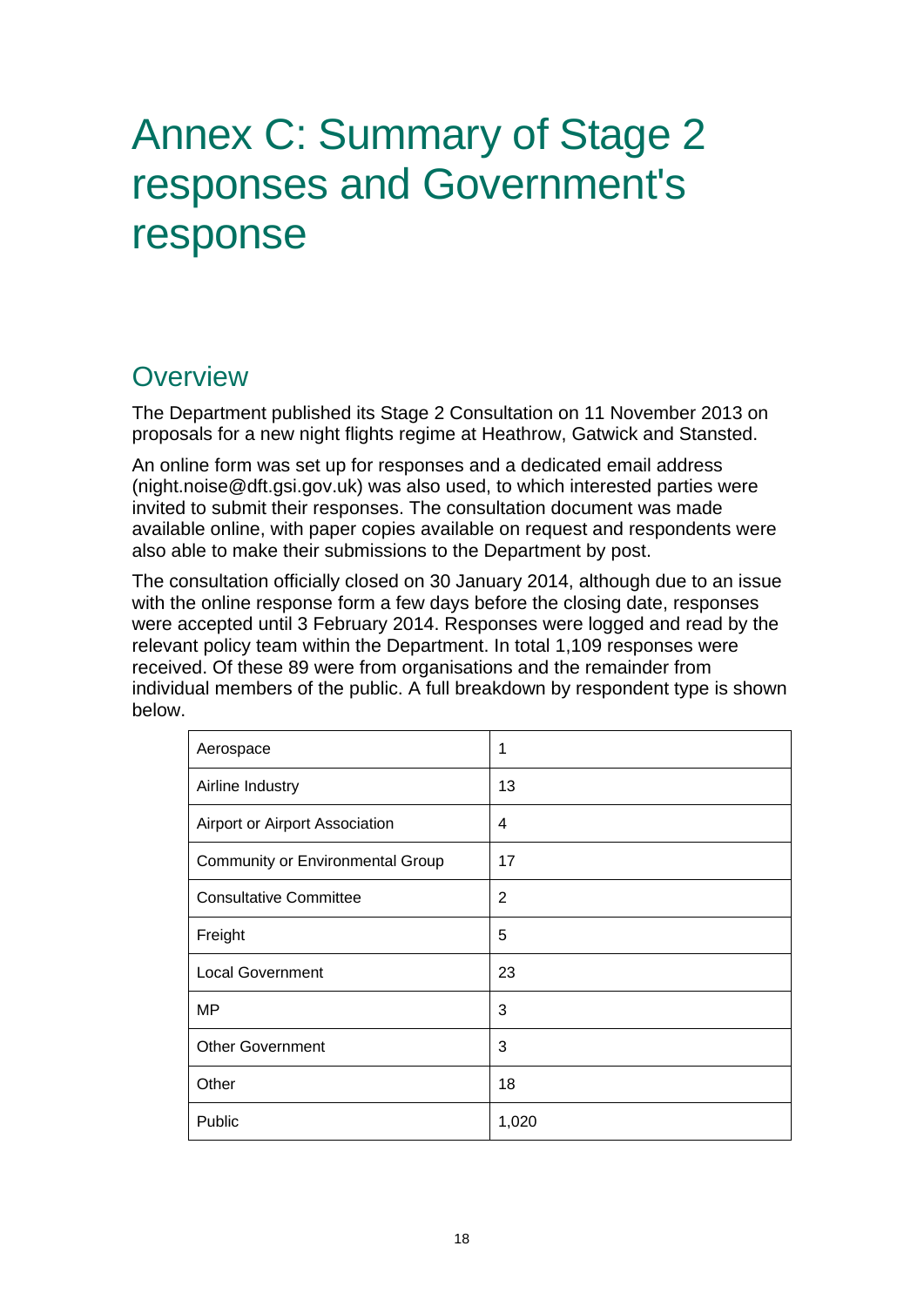<span id="page-18-0"></span>

| Grand Total <sup>5</sup> | 1,109 |
|--------------------------|-------|
|--------------------------|-------|

# Summary of responses to individual questions

#### **Q1: Do you agree with our preliminary view as to the new studies on health effects?**

#### *Responses*

l

Responses from industry to this question agreed that the research did not prove causality between exposure to night noise and health effects and noted consistency with World Health Organisation (WHO) findings. A number suggested that further research was needed and was something which potentially should be undertaken by a new independent body. In the meantime they agreed that there was not sufficient evidence to justify any change in policy. A further point made by one response was that no research had been done into beneficial health effects of aviation in terms of employment and leisure opportunities.

One response suggested that the Government should set out the degree of rigour required for evidence to change policy, e.g. whether a precautionary approach should be taken, or the balance of probabilities or a high degree of confidence in the studies required in order for policy to be reviewed.

Consultative Committees suggested that quality of life should also be considered in a review of appraisal guidance.

Community /environmental groups emphasised that the Government should apply the WHO's values as long-term targets and successive reviews of the night noise regime should seek to impose a level of stringency that results in a continuous reduction in the noise environment until these targets are attained.

A number of local authorities around Heathrow (Wandsworth, Richmond and Hillingdon) made the point that the Government should adopt a precautionary approach to the research and ban night flights on that basis. They also called for more research and made the same point about continuing to work to WHO guideline values. Of those members of the public who answered this question, a majority disagreed with our preliminary view and made similar points to the local authorities.

The Mayor of London referred to an assessment undertaken by TfL of the noise 'costs' of Heathrow, which had been submitted to the Airports Commission. This assessment attempted to monetise the impacts of aviation noise on annoyance, health and productivity and included use of the methodology developed by the CAA Environmental Research and Consultancy Department (ERCD) which assigns a value to sleep disturbance, as well as annoyance (as per WebTAG). This concluded the noise 'costs' of Heathrow to be approximately £6bn (over 20 years from 2030). However, it should be noted that this figure related to both day and night noise.

<sup>5</sup> This number includes 285 people who entered their details onto the online response form but who did not answer any questions.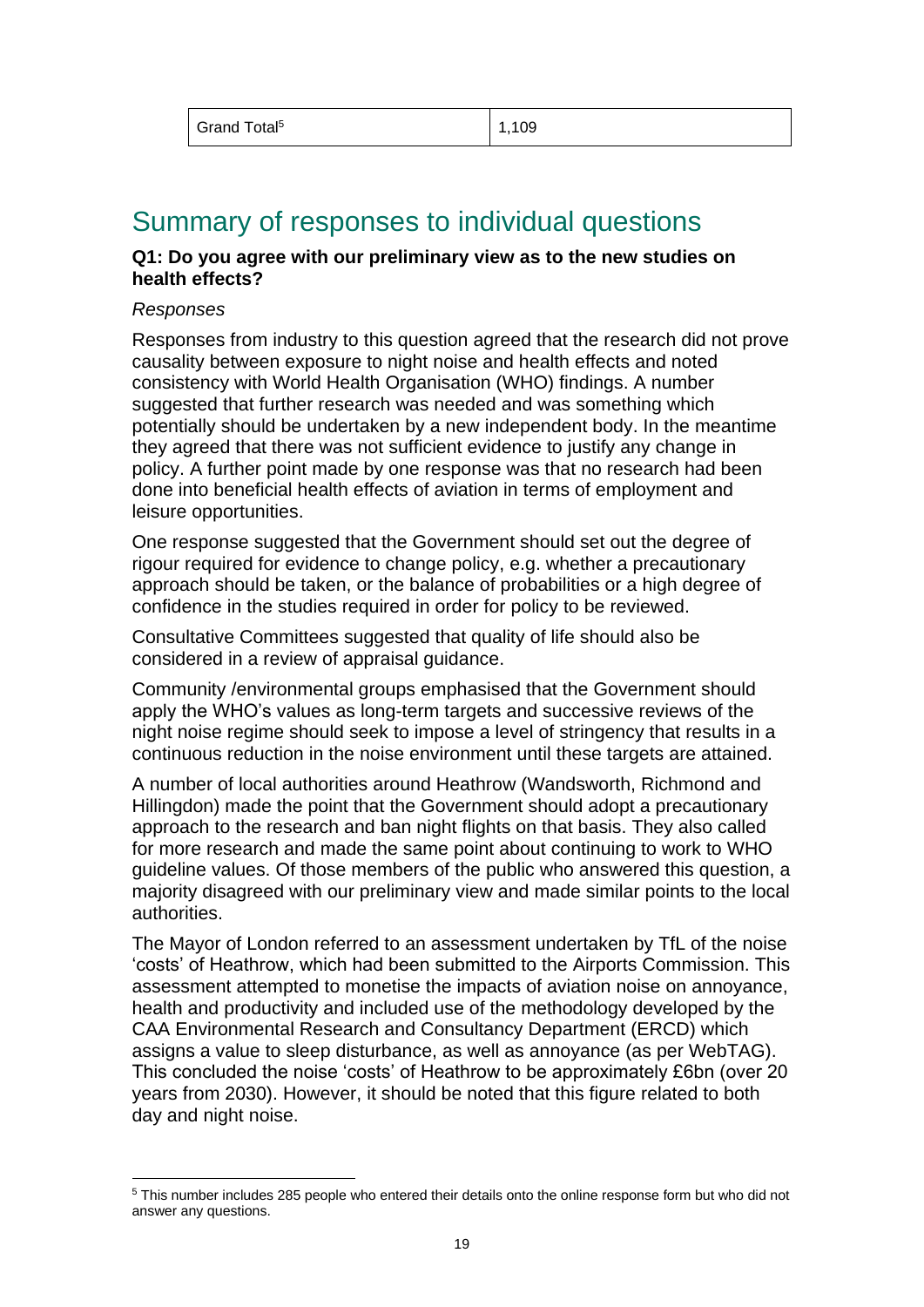#### *Government Response*

report (ERCD Report 1208). This new report, published in June 2014<sup>6</sup>, includes To reflect the recent developments in the field of aviation noise and health research we have asked the CAA to update its previous review of research any further relevant research brought to our attention in responses to this consultation.

The Government does not consider that the evidence is sufficient to justify a change to the restrictions to 2017. Any changes to the regime after 2017 will be subject to full appraisal using the latest appraisal guidance as well evidence on effects. As stated in the consultation document, we are currently reviewing how to reflect health effects from aviation noise in this guidance.

 significant adverse impacts. For this next night noise regime we will use the 55dB(A) contour in particular to measure the objective to limit and where possible reduce the number of people significantly affected by aircraft noise at night. This is consistent with the WHO's statement, taken from its 2009 Night Noise Guidelines for Europe, that "above 55dB Lnight, the situation is considered increasingly dangerous for public health." This is also consistent with the overall national policy to avoid

## **Q2: Do you have any further views on the costs and benefits, including health impacts, which we should take into account in our decision?**

#### *Responses*

connectivity and to the UK economy. Industry respondents reiterated their views expressed in their Stage 1 Consultation responses of the importance of night flights and the benefits for

Non-industry respondents welcomed the recognition that there are health and quality of life impacts from aviation noise. However, several expressed concern that the impact assessment did not present evidence on health impacts of aviation noise, and drew attention to various research projects. These included research referenced in DfT's consultation paper and other studies. Some respondents were also sceptical of industry studies that placed a high value on night flights.

#### *Government response*

 continuing to consider carefully the emerging evidence for these impacts in benefits, even though these cannot be precisely quantified.<br>  $\frac{6 \text{ http://www.caa.co.uk/cap1164}}{}$ The Government recognises the importance of night flights and the benefits of connectivity to the UK economy. The Government also recognises that there are potential health and quality of life impacts from aviation noise, and is order to strike the appropriate balance. The Government considers that it has balanced both objectives in taking the current decision: see the updated Impact Assessment (IA) which is published alongside this decision document. The Secretary of State has carefully considered the IA in making his decision. See text at paragraphs 24-6 of this document on how we have balanced costs and

l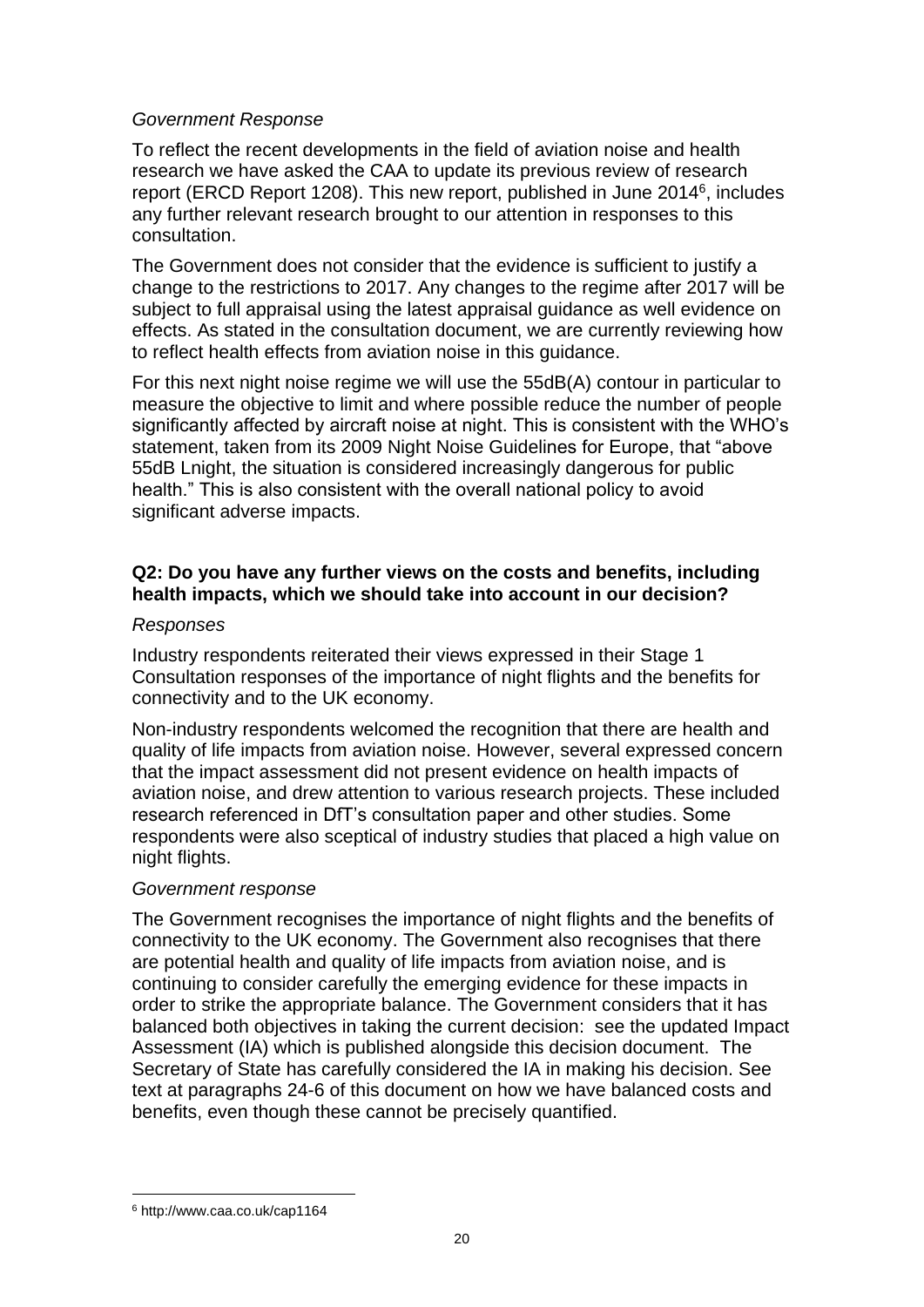#### **Q3: Do you agree with the proposed environmental objectives?**

#### *Responses*

There were mixed views ranging from broad support to complete disagreement. A number of responses made suggestions as to how the objectives could be improved. Of those members of the public who answered this question, many made the point that a ban on night flights was necessary and that the proposed objectives would make no difference.

A common theme from industry responses was that land-use planning ought to be factored into the objectives, or to be an objective in itself. This was because population encroachment risked undermining any objective based on numbers of people. They also pointed out that it was part of the ICAO balanced approach.

Industry generally supported proposed objective 3 (maintaining a stable regime) but noted that flexibility would be needed to allow trials. However, other respondents made the point that objective 3 was not strictly an environmental objective and should be deleted. Many disliked this objective on the grounds that allowing any growth in movements contradicted objectives 1 and 4.

A few airline responses questioned the value of proposed objective 2 (reduce sleep disturbance from use of the noisiest types of aircraft, measured by QC/4 and above aircraft) on the grounds that QC/4 aircraft were late-running 747s, that airlines were already incentivised to avoid late-running and therefore such events would be outside airlines' control. Some stakeholders affected by Gatwick and Stansted pointed out that QC/4 aircraft rarely operated there and the measure was therefore not relevant.

QC could be offset by a few new QC/2 movements. The Gatwick Airport Scheduling Committee made the point that objective 4 would be challenging at Gatwick where average QC per movement had stabilised and any change in types of operation could see larger aircraft used. Stansted Airport made a similar point, noting that any improvements in average

A number of responses commented on the proposed measures used. Several local authorities and community/environmental groups considered that the proposed measures were neither challenging nor 'SMART' (specific measurable achievable realistic time bound) and that specific targets were needed. A number advocated using the WHO values as targets. Many of these stakeholders also wanted to see different measures used in addition to average noise contours for objective 1. For example, the AEF suggested the use of LA MAx, LA90 and NA63 as these would allow frequency, background noise and disturbance by individual movements to be taken into account. Some felt that focusing on the 55dB(A) contour was not sufficient and that particularly in rural areas, people were significantly affected beyond this. Several responses suggested that the objectives and measures should apply to the 8 hour night period.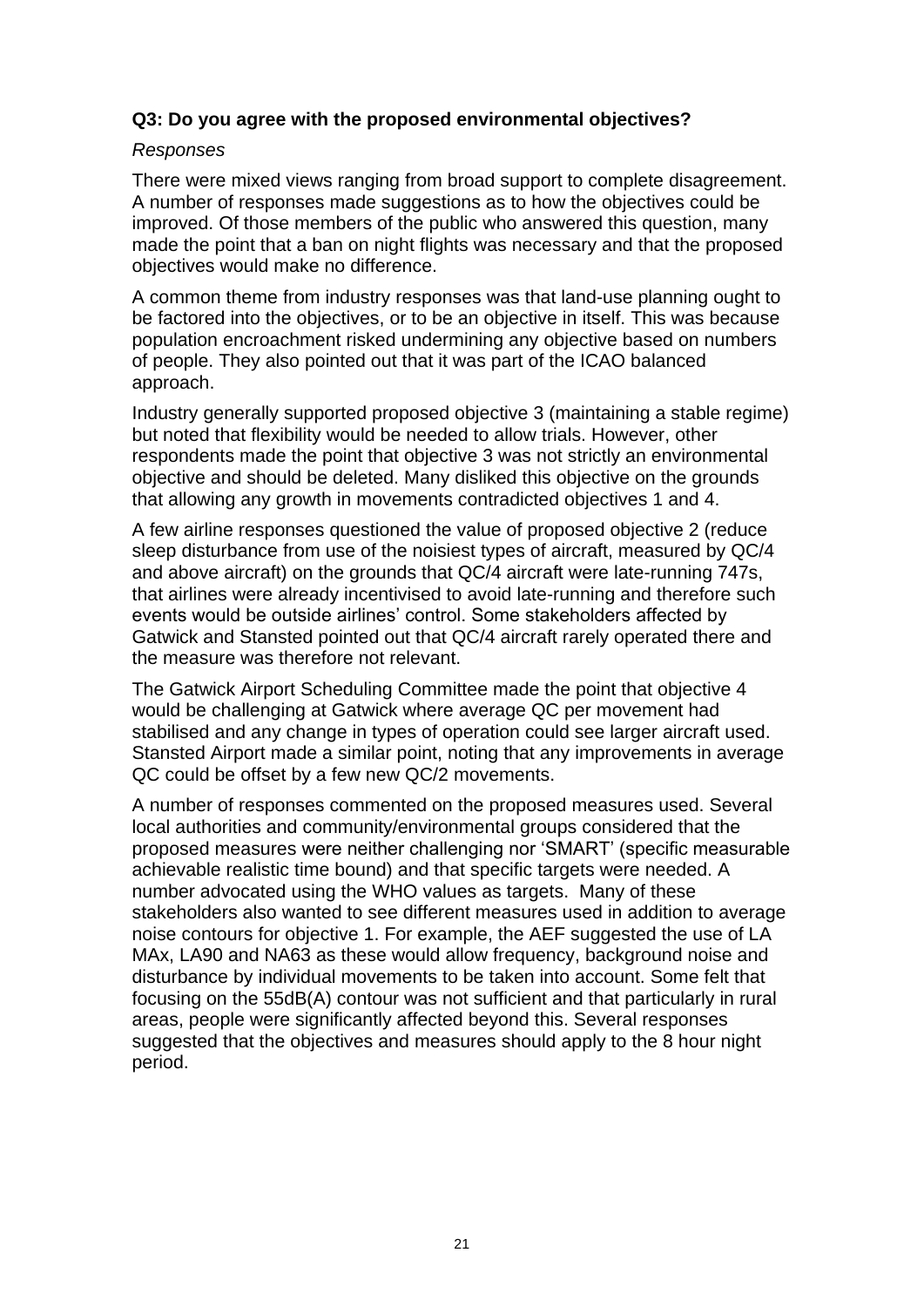## *Government Response*

The Government has considered the responses and has made some amendments to the objectives as explained below. In particular we have reduced the number of objectives from four to three. The objectives will therefore be:

| <b>Environmental Objective</b>                                                                                                                                                                                         | <b>Airport</b>                  | How it will be measured                                                                                                                                                                                                                                         |
|------------------------------------------------------------------------------------------------------------------------------------------------------------------------------------------------------------------------|---------------------------------|-----------------------------------------------------------------------------------------------------------------------------------------------------------------------------------------------------------------------------------------------------------------|
| 1. Limit and where possible reduce<br>the number of people significantly<br>affected by aircraft noise at night.                                                                                                       | Heathrow<br>Gatwick<br>Stansted | Area and number of people within<br>the 6.5 hour night quota period<br>contours, and in particular the<br>55dB LAeq contour. Population<br>changes due to new housing<br>development will be taken into<br>account in measuring changes in<br>number of people. |
| 2. Maintain a stable regulatory<br>regime pending decisions on future<br>airport capacity and, at Gatwick<br>and Stansted in particular, to allow<br>growth within existing night<br>movement limits and noise quotas. | Heathrow<br>Gatwick<br>Stansted | Movements and noise quota used<br>in night quota period.                                                                                                                                                                                                        |
| 3. Encourage the use of quieter<br>aircraft during the night quota<br>period so as to reduce the overall<br>impact of aircraft noise and in<br>particular the likelihood of sleep<br>disturbance.                      | Heathrow<br>Gatwick<br>Stansted | Average QC points per<br>movement.<br>Proportion of movements made<br>by the noisier types of aircraft<br>(QC/4 and QC/2) during the night<br>quota period.                                                                                                     |

The objectives for the regime must relate to the restrictions in place. As there are no restrictions on movements or QC outside the 6.5 hour period, it would not be logical to extend the objectives to a longer 8 hour night period. However, as announced in the Aviation Policy Framework, 8 hour night contours will be produced annually in future for all three airports to supplement the 16 hour daytime contours.

Regarding the focus on the 55dB LAeq contour as a measure for objective 1, this has been chosen because it links to the WHO's statement, taken from its 2009 Night Noise Guidelines for Europe, that "above 55dB Lnight, the situation is considered increasingly dangerous for public health."

Focusing on this contour will not be to the detriment of areas outside this contour. This is because noise in the night quota period at all three airports, and particularly at Heathrow and Gatwick, is predominantly from arriving aircraft which follow a consistent flightpath on final approach. We would therefore expect any reductions in area and population within the 55dB contour also to be reflected in reductions in the outer noise contours, as has historically been the case.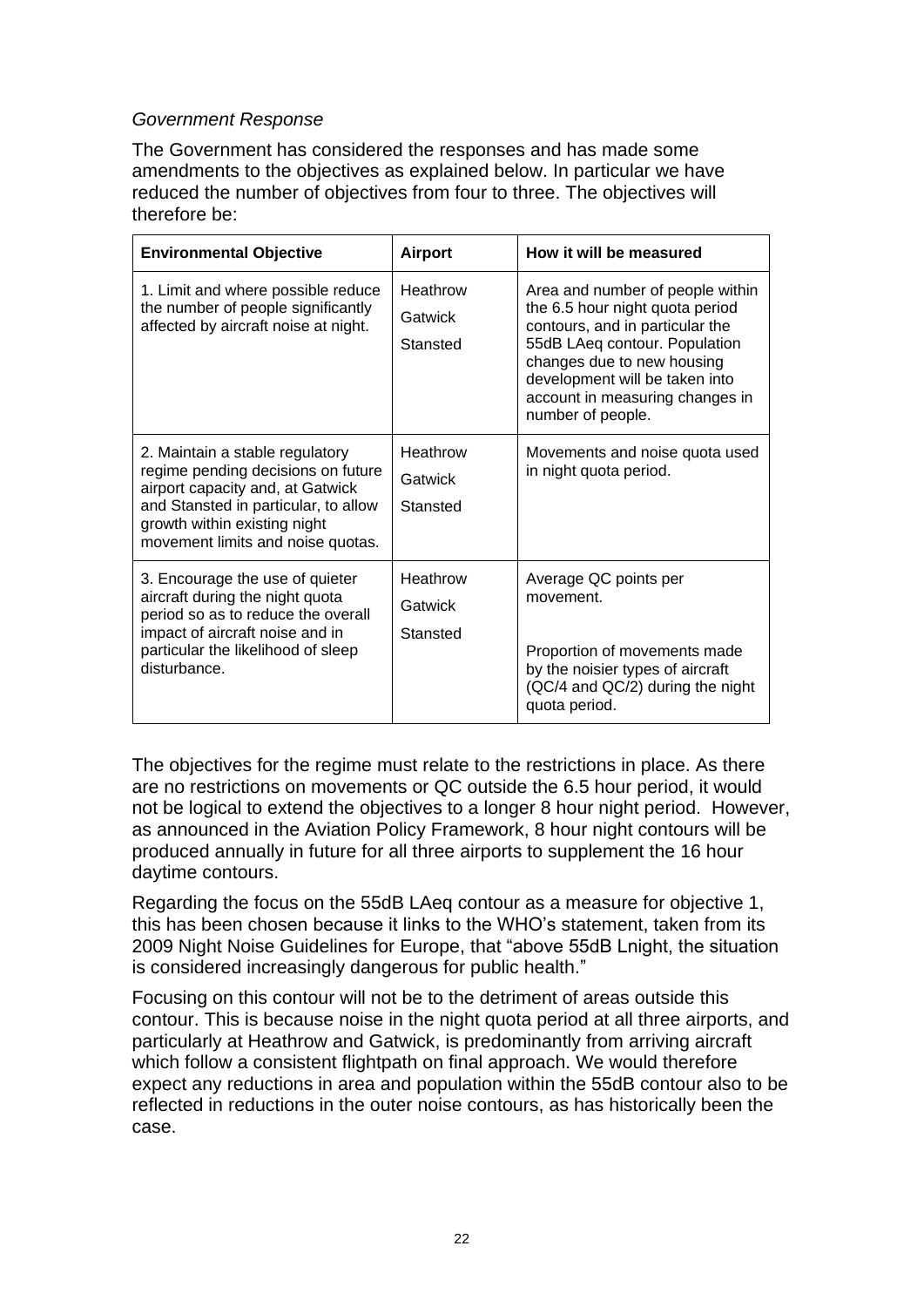The definition of environmental objective taken from the EU directive is:

 *objectives - "environmental objective", in relation to an airport, means an objective set by a competent authority in support of one or more of the following* 

- *the promotion of the development of airport capacity in harmony with the environment,*
- *facilitating any specific noise abatement objectives at that airport,*
- *achieving maximum environment benefit in the most cost-effective manner,*
- *limiting or reducing the number of people significantly affected by aircraft noise.*

Therefore this allows objectives relating to sustainable development.

We acknowledge that the proposed measure for the proposed second objective is unlikely to be relevant to Gatwick and Stansted. We have therefore amended this objective and merged it with objective 4, including QC/2 aircraft in the list of measures to be monitored over the next regime.

 on these later this year. We also acknowledge the comments about population changes which are outside the control of airports and have amended the measure for objective 1 accordingly. This is consistent with the wording in the Aviation Policy Framework in relation to the monitoring of our overall objective to limit and where possible reduce the number of people significantly affected by aircraft noise. The CAA will be monitoring population changes and publishing a report

# **Q4: Do you agree that the next regime should last until October 2017?**

#### *Responses*

Responses from industry and local authorities were generally in favour of the regime lasting until October 2017, although some pointed out that the timescales needed to get a new regime in place after the Airports Commission report is challenging.

 the regime until after the Airports Commission work is complete. Most of the public responses as well as environmental and community groups did not agree with the Department's proposal to not make any major changes to

#### *Government response*

Our proposals are based on the objective of maintaining a stable regulatory regime pending decisions on future airport capacity. This is one reason why we have proposed no significant changes to the regime in this period. Three years is the minimum period necessary to be able to take account of the outcome of the Airports Commission process. We acknowledge that it may prove to be challenging to do this and to put a new regime in place by 2017, but this is based on our current estimates of the process.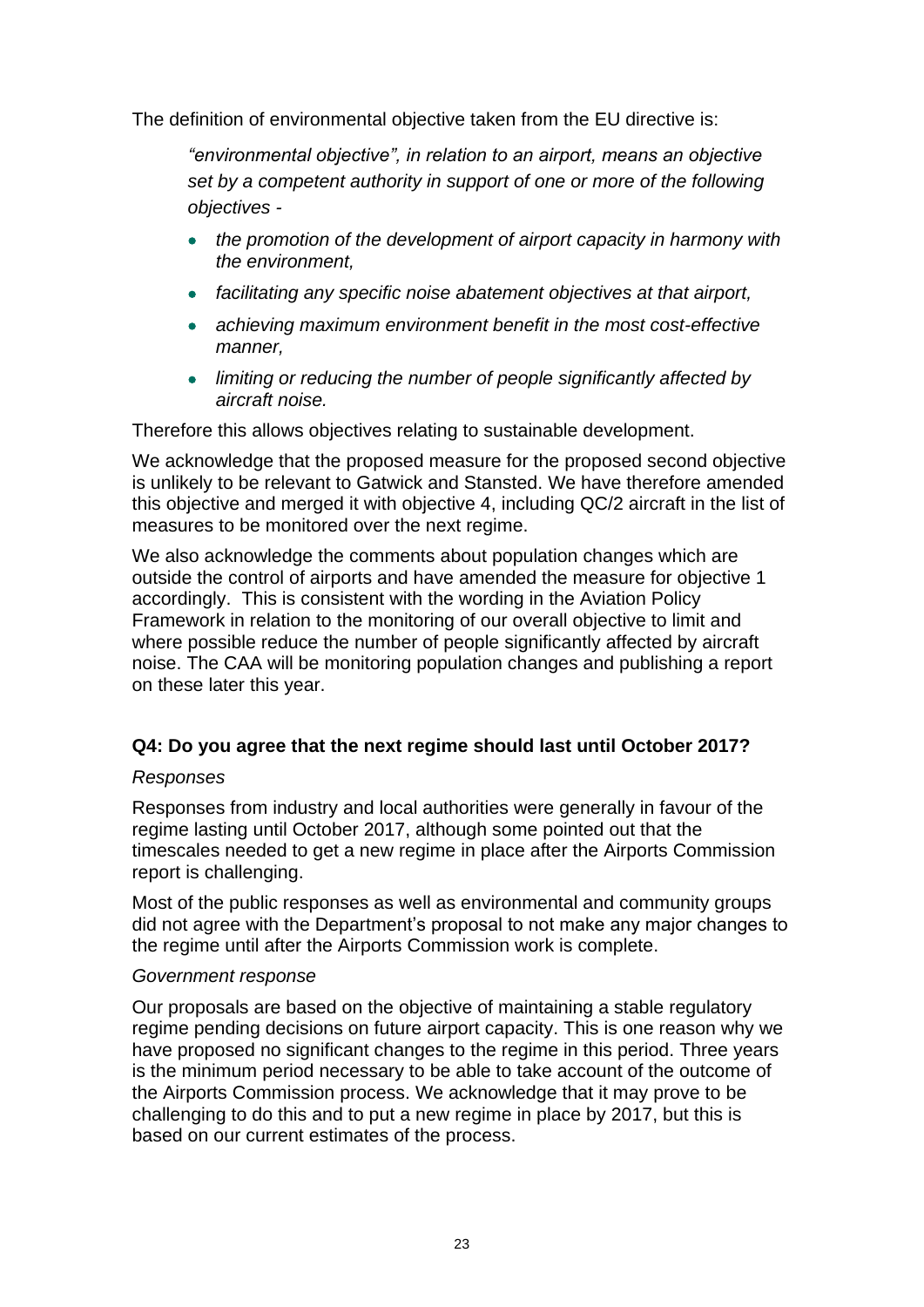## **Q5: Do you have any views on the revised dispensations guidance?**

#### *Responses*

Airports and airlines were generally supportive of the revised guidelines. They welcomed the inclusion of trials in the revised guidelines and the greater clarity provided in relation to Exceptional Circumstances and Widespread and Prolonged Air Traffic Disruption. It was suggested to include other issues such as dispensation for any additional security implications due to regulations, disruption to air traffic as a result of any hijackings and operational difficulties. The general point was made that dispensations must be allowed for disruptive

events which allows the airlines and airports to return to planned operations.<br>The public and environmental groups were of the view that dispensations should only be given in exceptional circumstances such as emergencies. The AEF set out that dispensations were given at Heathrow as the airport has little resilience and dispensation should not be given for operational inconveniences as this has adverse environmental consequences.

 The Association of International Courier and Express Services (AICES) asked for clarification on the issue that cargo flights should not be disregarded as a result of delays as a result of disruption leading to serious hardship and congestion at the airfield or terminal. It was claimed that such delays could have a major commercial impact on freight operations.

Heathrow Airport Consultative Committee (HACC) and the AEF made clear that any dispensations required to allow trials needed to be publicly consulted beforehand with the communities affected.

#### *Government Response*

The Guidance has been amended to take account of disruption to air traffic due to hijackings. On additional security implications where there is any event that leads to immediate additional short term measures which could impact on movements, the Government would consider giving an exemption under such exceptional circumstances. Otherwise we consider the guidance is fit for purpose on this issue.

We have removed the proposed additional paragraph relating to trials. In order to get detailed evidence from trials it is expected that these would have to last for more than a short period. Following further legal advice, we consider that the power to issue dispensations is intended to be used only for specific occasions or short term events and therefore proposals for trials affecting movement limits over a longer period would require public consultation before deciding whether to carry out a trial and if so what changes may be appropriate.

We have noted the views of freight operators on the reference to cargo flights. Gatwick has no dedicated cargo flights and Heathrow very few. In practice this will be most relevant to Stansted Airport which is the only one with significant numbers of dedicated cargo services. A dispensation would only be required where daytime flights were delayed into the night quota period as a result of disruption. As Stansted, unlike Heathrow, is not currently operating at full capacity throughout the day, we do not believe that such dispensations would be required in practice. The number of cargo flights at Heathrow is small and we have no evidence of actual costs associated with this. Cargo flights would still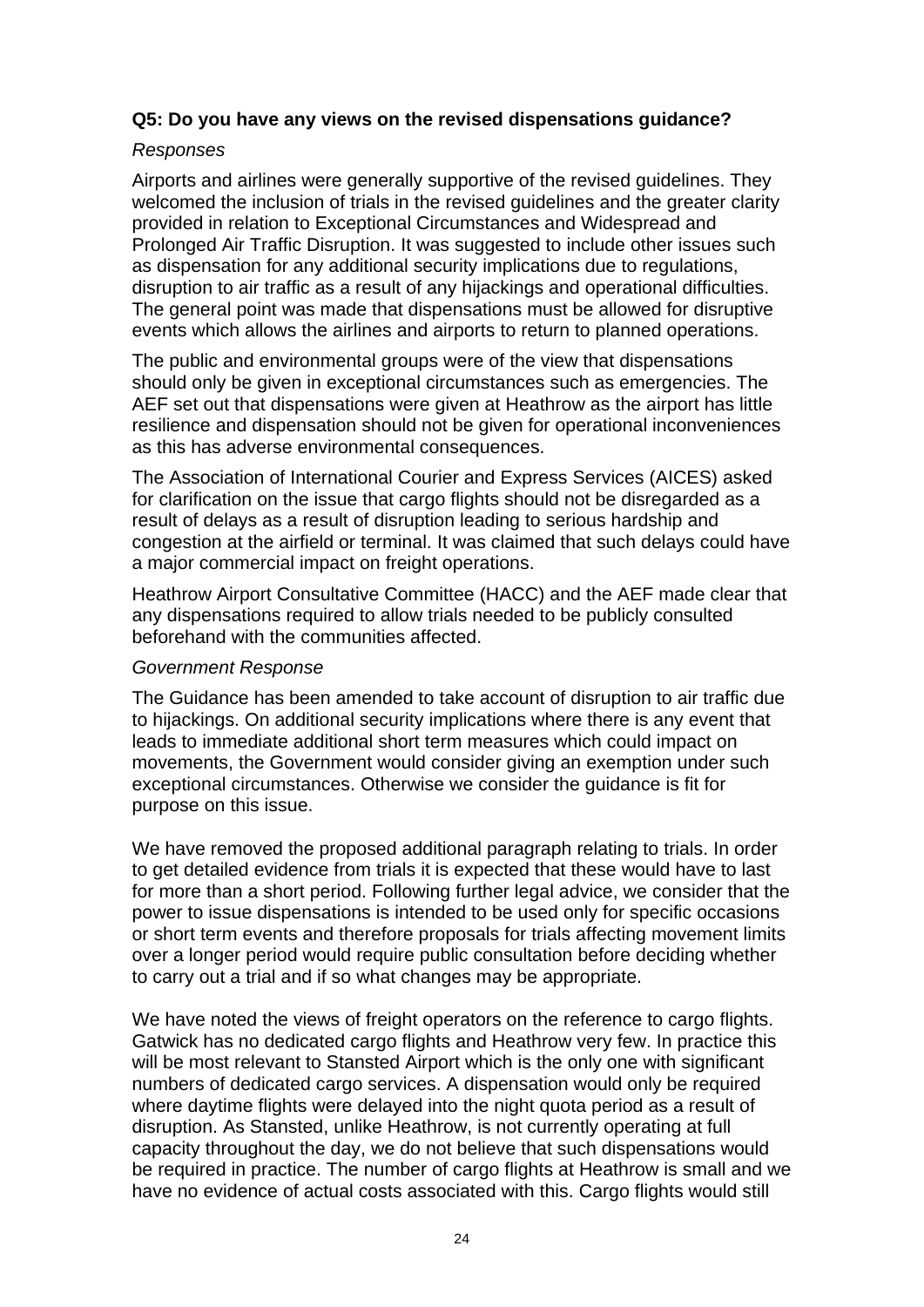be eligible for dispensations under the heading of widespread and prolonged air traffic disruption under section 78(4) and also for Government dispensations under section 78(5) where the criteria were met. For these reasons we have not amended the guidance.

#### **Q6: Do you agree that we should maintain the existing movement and noise quota limits until October 2017? If not, please set out your preferred options and reasons – this could include the noise and economic impact of any alternatives.**

#### *Responses*

While there was general agreement from industry about keeping noise quota limits the same, there were differences of opinion about movement limits.

Both British Airways and Heathrow Airport agreed with our proposals to maintain movements, while some prominent international industry organisations wished to see more flights at Heathrow citing greater links to emerging markets.

Non-industry respondents mainly repeated their messages from the first consultation for an outright ban on flights or a gradual move towards this. Many felt that there should, at the very least, be a reduction in noise quota. HACAN wished to see a ban but, in the event that this was not possible, agreed that the existing noise quota limits should be maintained until 2017 and that the movement limit should be no higher than the existing one.

Evidence was put forward by some industry respondents of unforeseen and greater summer demand at Gatwick and Stansted airport.

 Drivers for this include the new commercial agreements made at the two airports. EasyJet has signed a new deal with Gatwick Airport, underpinning its plans to increase capacity by around 10 percent over the year to March 2015 compared to the previous year. From summer 2014, Ryanair has revealed plans to add 12 new destinations at Stansted. A further 17 destinations served by Ryanair will see an increase in frequency compared with last summer, totalling 140 new weekly departures from Stansted, an average of 20 per day.

Suggestions to deal with this increased demand included: an annual limit, which would amalgamate the current winter and summer seasons; an increase to the current 10% permitted carry-over of unused movements from the previous season; and a re-allocation of some winter movements to summer.

#### *Government response*

The Government has decided that over the course of the next regime, the movement and noise quota limits shall remain unchanged from the previous regime and which was set out in the Stage 2 Consultation. These are confirmed as below.

The Government accepts that if the summer demand at Gatwick and Stansted was to materialise and continue, it would mean that the existing movement limits would impose additional costs to industry by 2017.This evidence, comprising projections based on requests for slots, has been considered. But it is presently uncertain and unclear whether or to what extent the projections are likely to prove correct. A consultation on the next regime, which would take account of any actual increase in demand and any corresponding impacts, is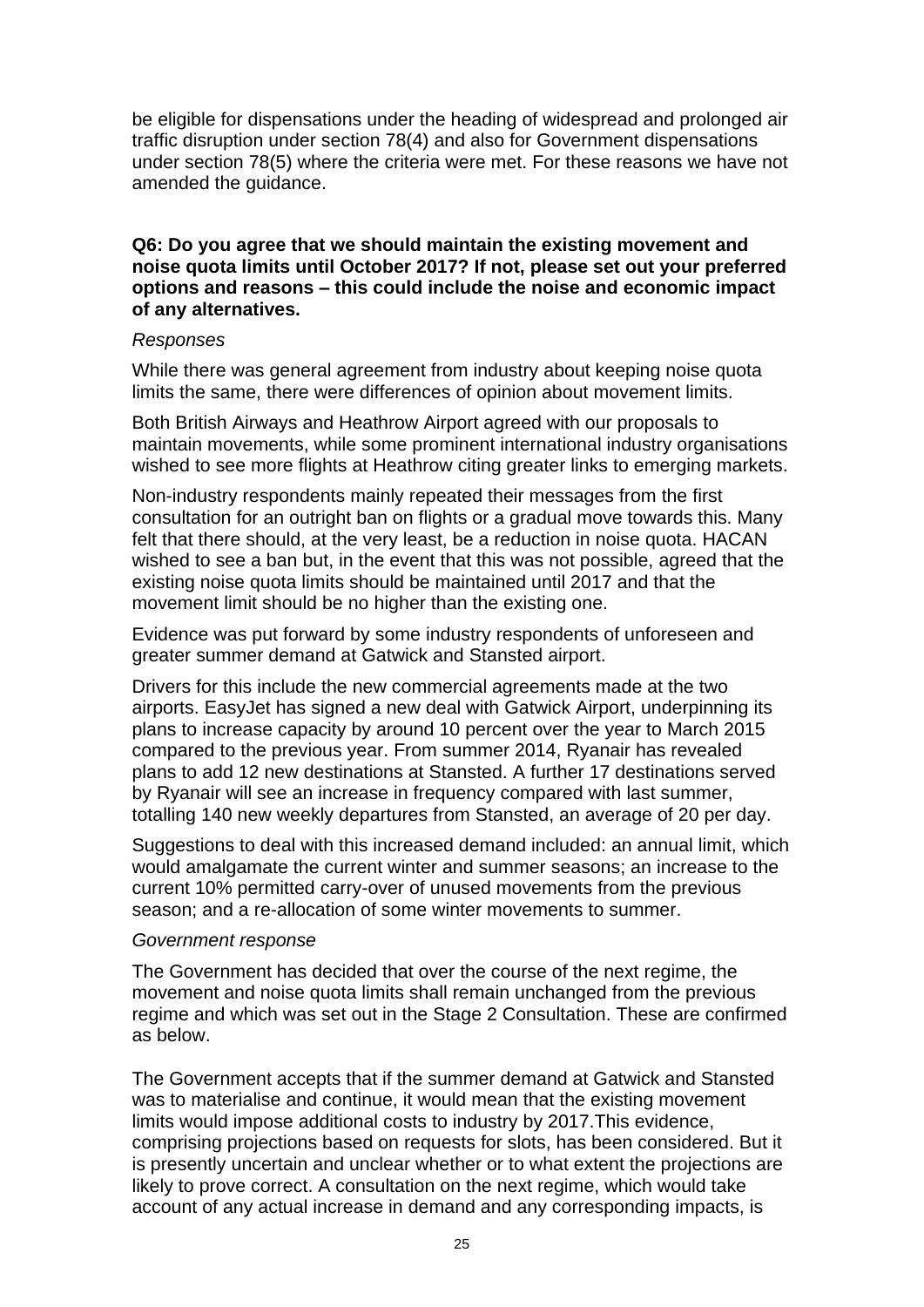expected to begin in early 2016. The Government will monitor the regime from the outset, as it does for the current regime, and this will provide further evidence on the robustness of the projections and on whether operational capacity at these airports is being affected before 2017. This evidence will be taken into account in deciding on night time movement limits.

Movement limits:

Heathrow

| Winter  | Summer | Winter  | Summer   Winter | 2016/17 | Summer |
|---------|--------|---------|-----------------|---------|--------|
| 2014/15 | 2015   | 2015/16 | 2016            |         | 2017   |
| 2,550   | 3,250  | 2,550   | 3,250           | 2,550   | 3,250  |

**Gatwick** 

| Winter  | l Summer | Winter  | <b>Summer</b> | Winter  | ⊪Summer |
|---------|----------|---------|---------------|---------|---------|
| 2014/15 | 2015     | 2015/16 | $\sqrt{2016}$ | 2016/17 | -2017   |
| 3,250   | 11.200   | 3,250   | 11.200        | 3.250   | 11,200  |

#### **Stansted**

| Winter  | l Summer | Winter  | Summer | Winter  | Summer |
|---------|----------|---------|--------|---------|--------|
| 2014/15 | 2015     | 2015/16 | 12016  | 2016/17 | 2017   |
| 5,000   | 7,000    | 5,000   | 7,000  | 5,000   | 7,000  |

## Noise quota limits:

Heathrow

| Winter  | Summer | Winter  | Summer   Winter | 2016/17 | Summer |
|---------|--------|---------|-----------------|---------|--------|
| 2014/15 | 2015   | 2015/16 | 2016            |         | 2017   |
| 4,080   | 5,100  | 4,080   | 5,100           | 4,080   | 5,100  |

**Gatwick** 

| Winter  | Summer | <b>Winter</b> | Summer | Winter  | Summer |
|---------|--------|---------------|--------|---------|--------|
| 2014/15 | 2015   | 2015/16       | 2016   | 2016/17 | 2017   |
| 2,000   | 6.200  | 2,000         | 6,200  | 2,000   | 6,200  |

Stansted

| Winter  | Summer | Winter  | Summer | ∣ Winter | Summer |
|---------|--------|---------|--------|----------|--------|
| 2014/15 | 2015   | 2015/16 | 2016   | 2016/17  | 2017   |
| 3,310   | 4,650  | 3,310   | 4,650  | 3,310    | 4,650  |

# **Q7: Do you have any comments on our forecasts to October 2017?**

#### *Responses*

Some industry respondents expressed they were content with forecasts. However, several industry respondents disagreed with forecasts at Gatwick and Stansted claiming that forecasts presented in the IA are too low. Specifically respondents highlighted that expected demand for night movements for summer 2014 had already exceeded forecasts, and that keeping the movements limit at its current level would therefore constrain the number of night fights below the number that airlines would like to be able to operate from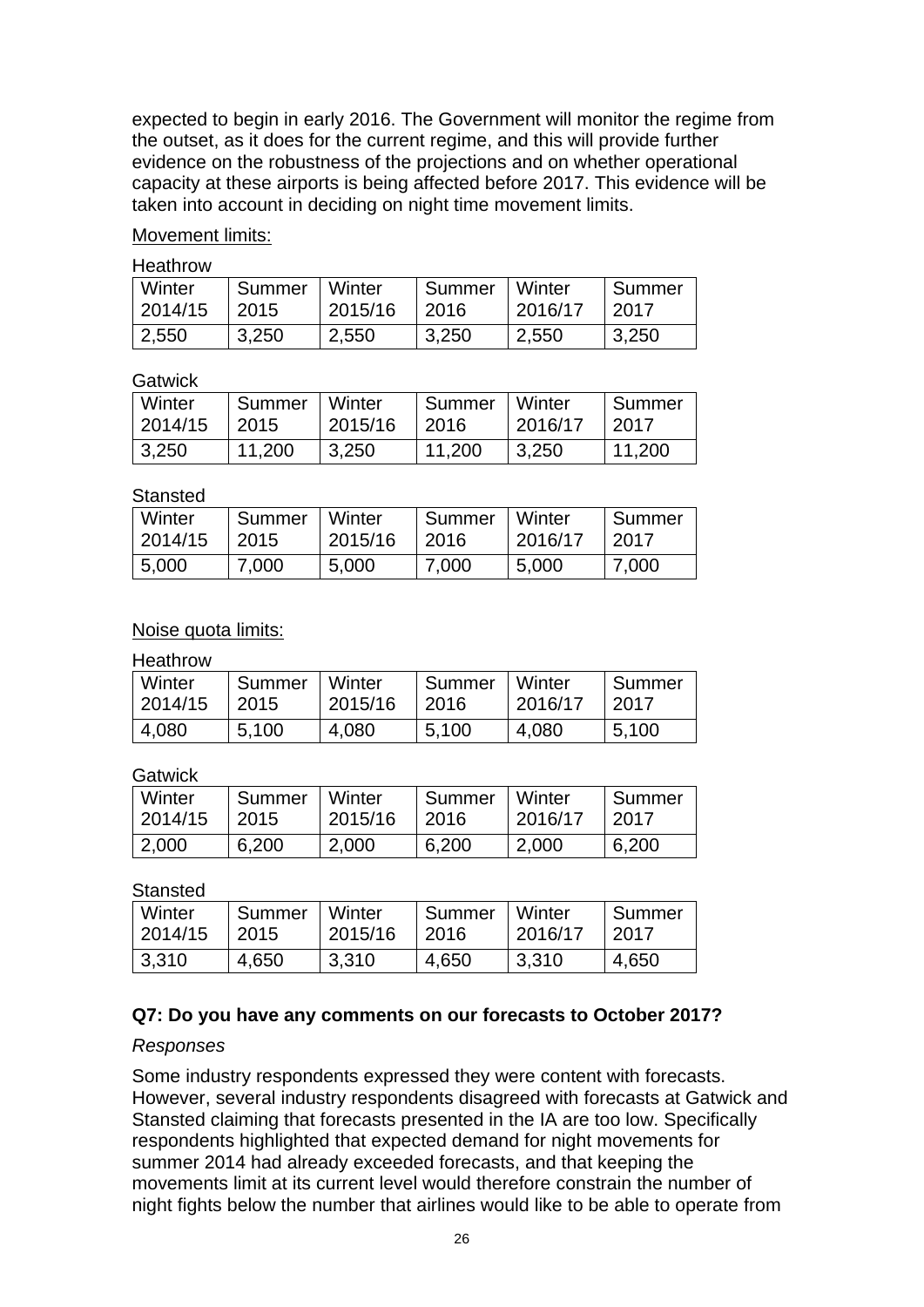restrictions on night flights. Stansted and Gatwick in summer 2014 and in the subsequent years of the

#### *Government response*

DfT recognises that several industry respondents provided evidence to indicate that growth in demand for night flights will be higher than the historic annual average, with potential impacts for the costs of restricting night flights. As consultation responses indicated there is significant uncertainty about how the number of night time flights at Gatwick and Stansted would change if night flight restrictions were removed, or if limits were increased, DfT has retained its forecasts in the impact assessments but has recognised that there is a range of possible forecasts, and has updated the impact assessment to reflect this.

#### **Q8: Do you have any views on how the benefits of quieter aircraft can be shared in future between communities living close to the airport and the aviation industry?**

#### *Responses*

Gatwick Area Conservation Campaign suggested that this should be done by reducing the night noise quota now and for it to continue to be reduced in the future.

The airports highlighted that along with quieter aircraft, P-RNAV trials along with other improvements in airspace offered by LAMP will offer benefits to the local communities. P-RNAV will allow for periods of respite and the operation of carefully carried out trials are required to help quantify the benefits. The airlines and their representative bodies also set out the importance of trials.

One or two of the community groups, whilst recognising that respite can be beneficial to some communities, were fundamentally against any measures that simply displaced the burden from one community to another.

 make better use of existing capacity. HACC and other environmental groups A few of the industry bodies set out that their investment in quieter aircraft also required benefits to accrue for them by allowing for increased movements to were wary of this suggestion. Reference was made to WHO values with suggestions that extra movements should only be granted if the noise came within them.

Environmental and community groups also made the point under this question that the present LAeq 16hr metric to measure disturbance was not an effective indicator and a new measurement was required.

Industry highlighted the need for proper and effective land use planning to ensure the benefits of quieter aircraft can be shared.

#### *Government Response*

We note the responses made to this question. The Government continues to support the need for trials (see response to Q11). Our position on noise measurement is set out in the APF. On noise quotas see our response to Q6.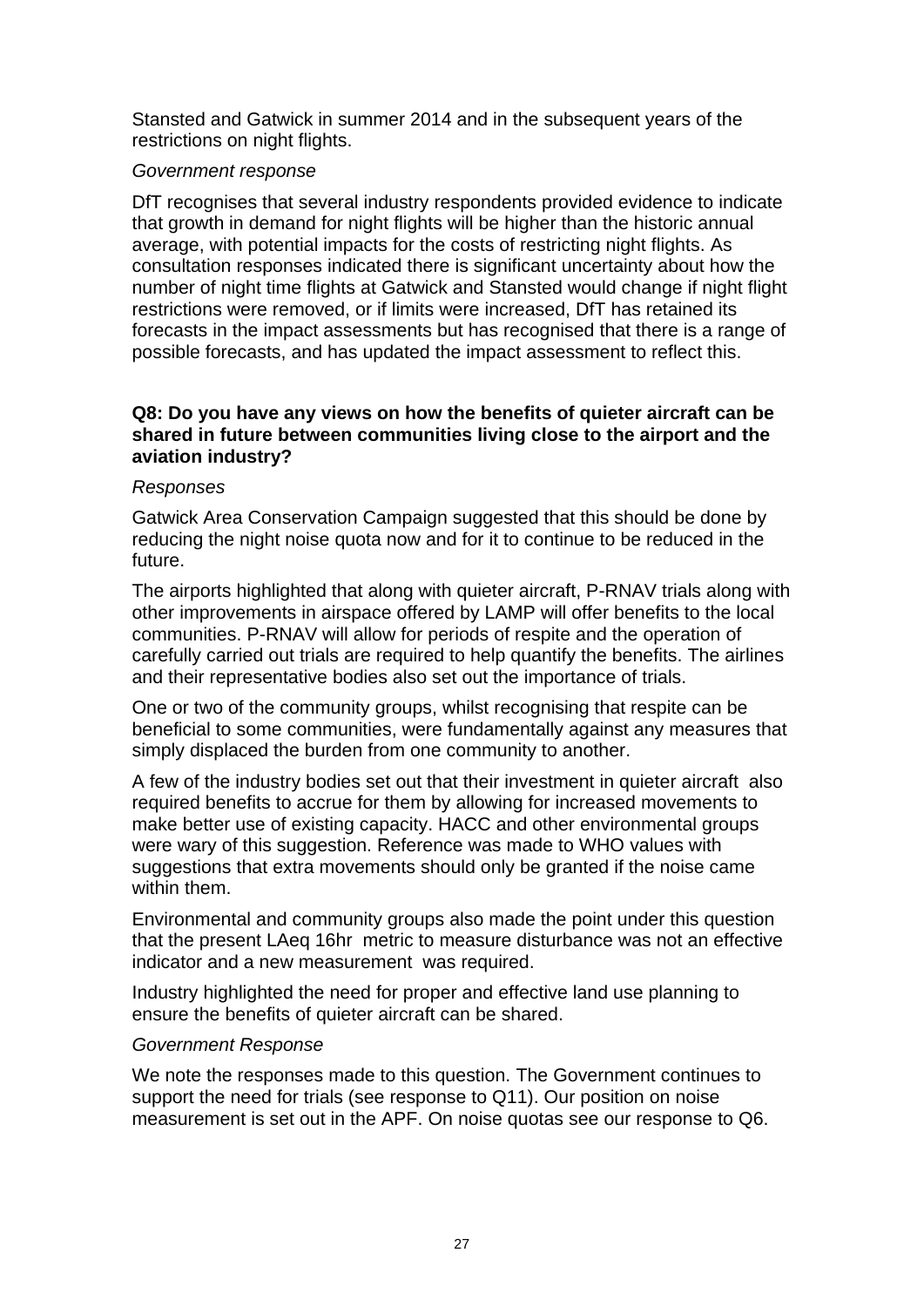#### **aircraft to the entire night period (23:00 – 07:00)? Q9(a): Do you agree with extending the operational ban of QC/8 and QC/16**

## *Responses*

All the airports and the airlines supported this proposal and as expected there was support from community and environmental groups.

 aircraft. As set out in the 2nd stage consultation in our responses to the Stage 1 The International Air Transport Association (IATA) and the Heathrow Airline Community set out under this question their concern about the practice of resorting to operating restrictions on aircraft certified in accordance with all applicable international standards. They consider this does not accord with the ICAO balanced approach. These two bodies along with a few of the airlines also set out under this question their opposition to any operational ban on QC/4 questions, views from the industry were that economic costs are likely to remain high in comparison to the benefits and would make the option of a QC 4 ban difficult.

## *Government Response*

 07.00). Having considered the responses, we confirm that we will extend the operational ban of QC/8 and QC/16 aircraft to the entire night period (23.00 -

## **draft IA? Q9(b): Do you agree with our assessment of the costs and benefits in the**

## *Responses*

Some of the industry respondents recognised the approach used in IA for assessing costs and benefits as a useful initial step but said it needed to be complemented by a quantitative assessment focused on developing a framework for assessing the trade-offs of noise exposure of the local population with enhanced air connectivity for the UK economy. Other respondents reiterated their belief that the forecasts were below their expectations of demand for night flights in summer 2014 and the subsequent years, and that night flights restrictions would constrain the number of night flights.

Some respondents stated that they would like the government to carry out further work on assigning a specific financial value to aviation noise. Others felt that the assessment did not place sufficient emphasis on the cost to local areas and residents that are exposed to noise and disturbance impacts from night flights.

#### *Government response*

 flight restrictions should be further developed to appropriately take account of evidence available that takes account of these uncertainties. It will identify costs and benefits in reaching the decision on night flights restrictions - see The Government will continue to monitor and review developments in evidence in considering how the framework for assessing the costs and benefits of night new evidence. It will continue to ensure that appropriate use is made of the where further development of the evidence base is required and undertake further research and analysis where needed. The Government has balanced paragraphs 24-26.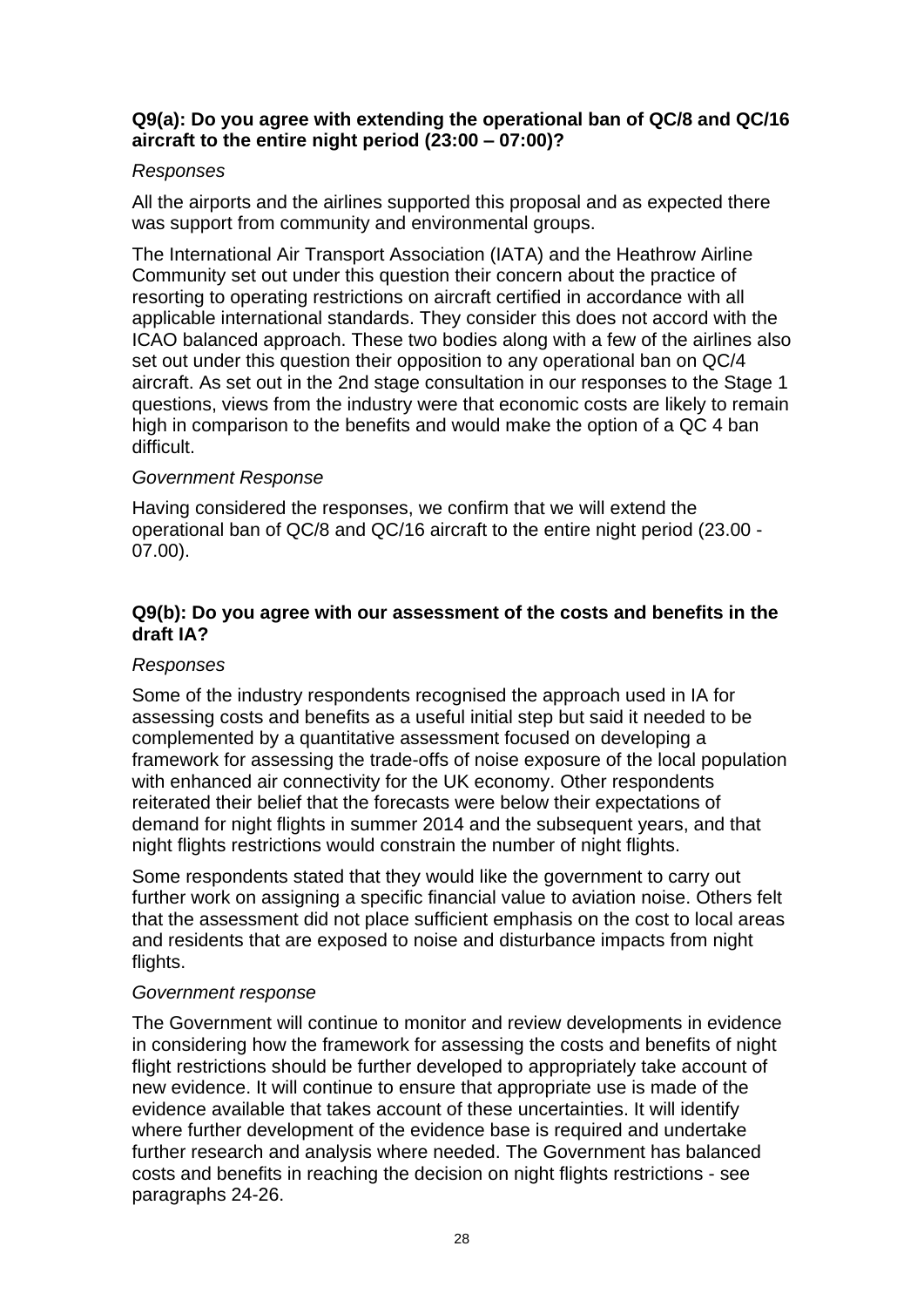## **Q10: Are there any other changes to the regime which we should consider?**

## *Responses*

Almost all of the points made in response to this question repeated those made in the first consultation. While there were many common themes, the most common were:

- A desire by many non-industry responses for a move towards the adoption of WHO values.
- That the ANASE study (Attitudes to Noise from Aviation Sources in England) published in 2007 should be updated.
- That make better use should be made of differential landing fees for the noisiest aircraft.
- That an impact analysis of a total ban, as well as a ban on certain aircraft should be carried out.
- That there should be a reduction in the amount of carry over available.
- That a review of the departure noise limits should be carried out.

Some non-industry responses wish to see the feasibility of scheduling to land all 16 Heathrow arrivals between 0530 and 0600, thereby delaying noise exposure to the overflown population.

#### *Government response*

See our response to these questions in Annex G of the second stage consultation here

[https://www.gov.uk/government/uploads/system/uploads/attachment\\_data/file/2](https://www.gov.uk/government/uploads/system/uploads/attachment_data/file/258486/night-flying-annexes.pdf)  [58486/night-flying-annexes.pdf](https://www.gov.uk/government/uploads/system/uploads/attachment_data/file/258486/night-flying-annexes.pdf) 

#### **Q11: Do you have any further comments on the scope for trialling new operational procedures which have potential noise reduction benefits in the period up to 2017?**

#### *Responses*

 Suggestions included respite trials using Precision Area Navigation (P-RNAV) for departures and arrivals. There was widespread support for trials in order to gain an understanding on its impact on operations and its environmental impact on the local communities.

 It was seen as important to carry on these trials to understand their effect and it up of these trials. The AEF set out it is essential that there is greater communication and transparency with local communities about future potential was pointed out that there is a need to involve local communities in the drawing trials.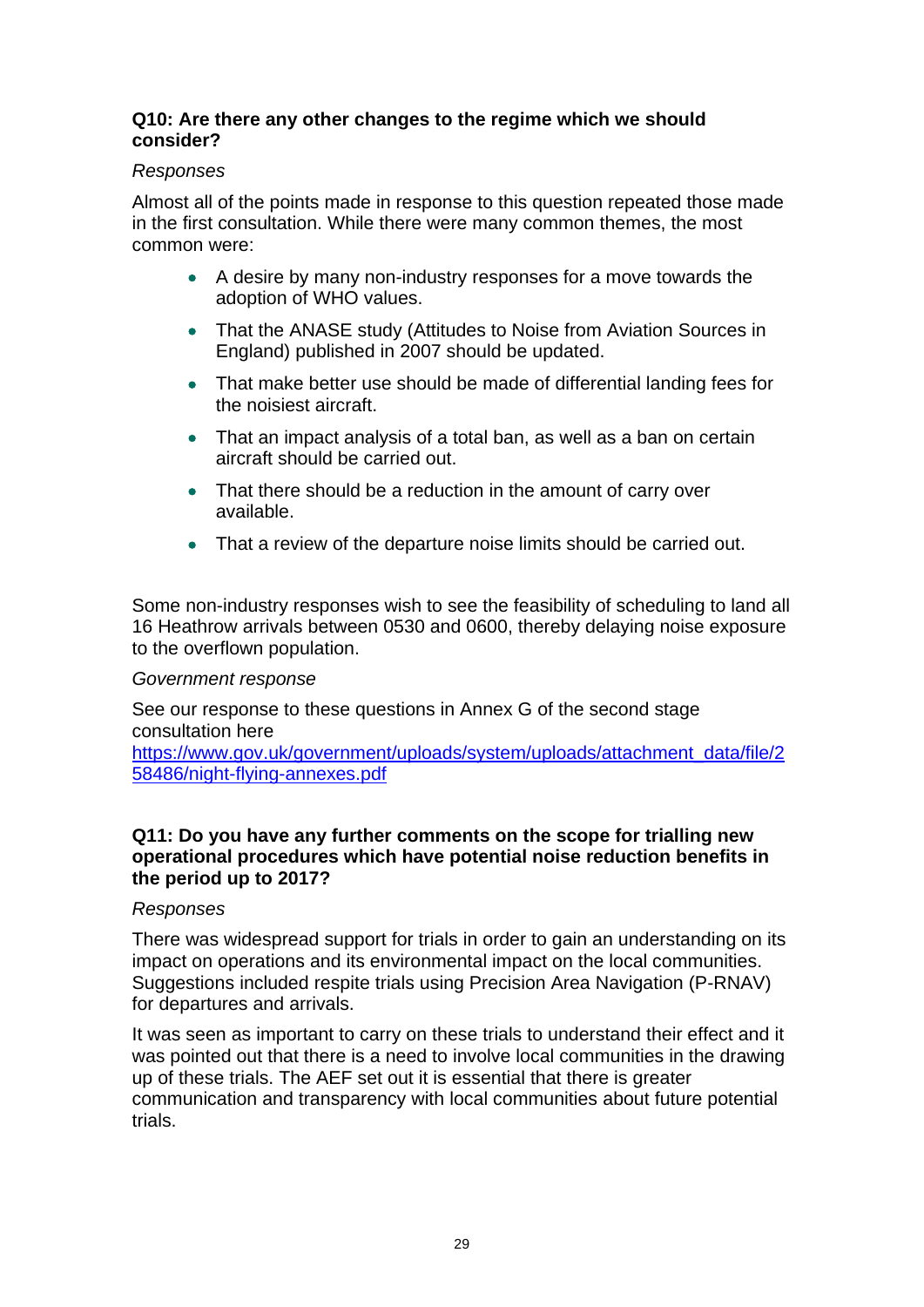Although not specifically set out under the heading Operational Procedures, airlines used this question to raise support of the proposals in the Airports Commission Interim Report to smooth early morning arrivals at Heathrow in order to make better use of the severely restricted capacity and reduce arrival delays and emissions. However most environmental and community groups were against trials that involve more arrivals before 06.00.

The London Area Management Programme (LAMP) and the Airports Commission's Interim Report will also have implications for further trials. Phase 1 of LAMP will mean that Gatwick will be in a position during 2015 to implement significant airspace change.

#### *Government Response*

 using P-RNAV and arrivals respite trials in order to gain a full understanding of developments via its Aircraft Noise Management Advisory Committee The Government continues to support airports in the use of trials such as those the environmental impacts. These trials should be developed in consultation with the local communities and the Government will keep abreast of (ANMAC).

#### **Q12: Are there any other matters you think this consultation should cover?**

#### *Responses*

Many of the points raised to this question overlapped with those in Q10 above.

## **Q13(a): Do you agree with the locations of the proposed new noise monitors at Heathrow? If not, are there alternative locations you would favour and why?**

 **adjustments for easterly departures at Heathrow? If not, please give Q13(b): Do you agree with the proposal to apply runway-specific limit reasons.** 

#### *Responses*

The Stage 2 Consultation document contained proposals to introduce three new noise monitors at Heathrow to monitor north-turning departures from runway 09L following the ending of the "Cranford Agreement" (the arrangement under which easterly departures from the northern runway are avoided as far as possible). Details of the positional adjustments that would apply at these new sites were provided along with proposals for additional, runway-specific, positional adjustments that would apply to the existing noise monitors to monitor south-turning 09L departures.

Consultees were generally content with the proposals and recognised the need for effective noise monitoring. No specific sites were suggested as alternatives to those that were proposed.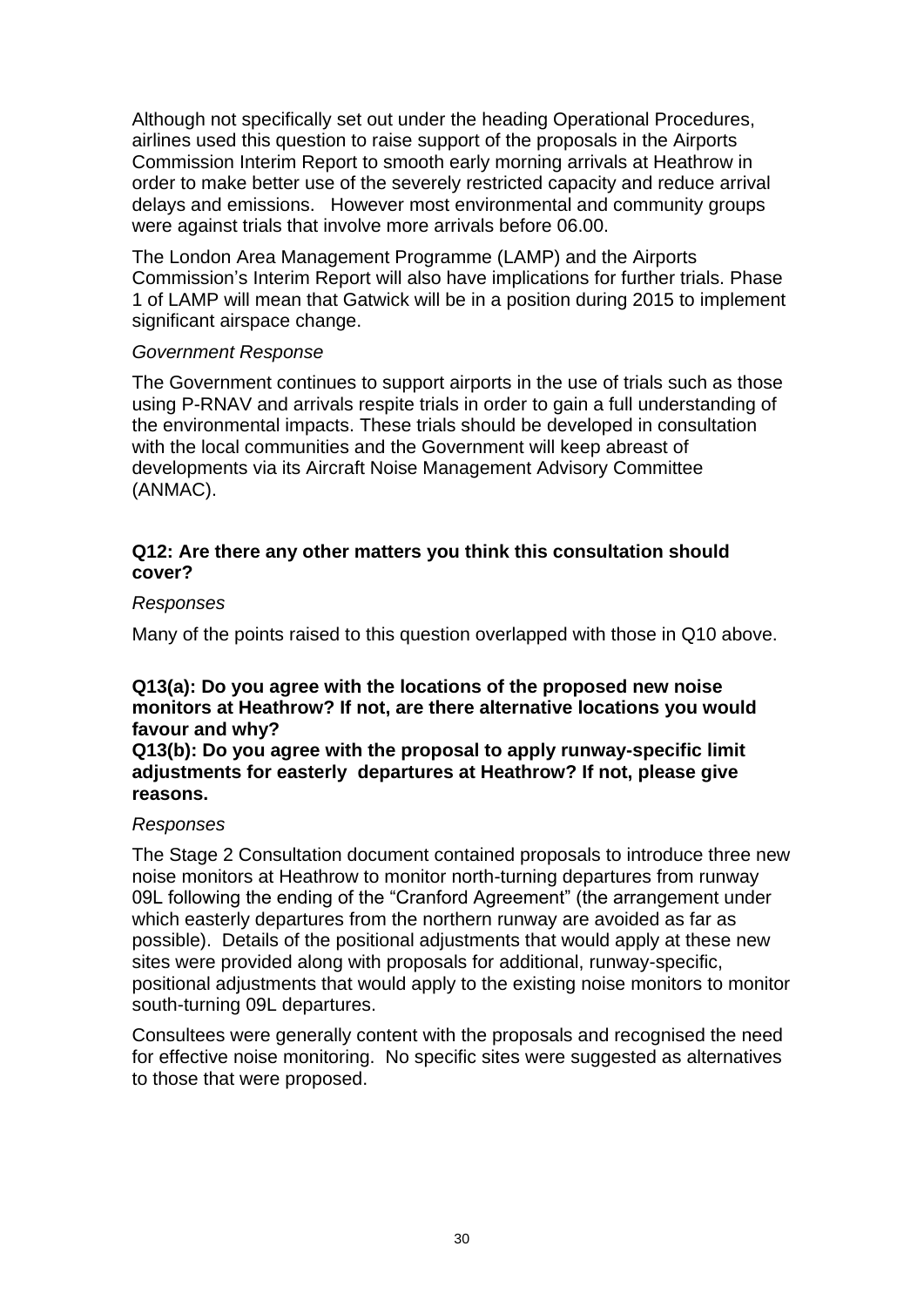#### <span id="page-30-0"></span>*Government Response*

We have therefore decided that the proposed sites (and their positional adjustments) are the best available and should be implemented accordingly at the approximate locations indicated in the Stage 2 Consultation document, although we accept that the precise location for any new monitor may be subject to final landowner agreement.

To operate the northern runway efficiently for easterly departures, and following any final planning approval, changes are first required to some of Heathrow's taxiways which we understand could take several months (or years). However, we see no reason for this to delay any new monitoring arrangements, as 09L departures are currently not prevented from taking place when operational conditions allow.

One consultee suggested that a review of the performance of any new monitors and their associated positional adjustments should take place after a defined period of operation and on regular basis thereafter. Since the positional adjustments have been calculated in accordance with the existing approved formula, there is no particular reason to believe the adjustments will be inappropriate. In addition, the number of noise infringements is currently monitored on a regular basis by the airport and results published on a quarterly and annual basis.

# Impact Assessment questions

#### **Question 1: Do you agree with our assessment of how movements and quota usage are likely to change over the period to the end of the summer season 2017 at Heathrow, Gatwick and Stansted?**

#### *Responses*

 for night flights, were too low and below what they expected demand to be in As for other questions, in response to this question, several industry respondents stated that growth forecasts at Gatwick and Stansted, for demand summer 2014 and subsequent years. Some respondents were also concerned that the demand for night flights would reach the movements limit earlier than indicated in the IA, and possibly by summer 2014, so that the movement limits would restrict growth in numbers of night flights below the numbers that airlines would like to provide.

#### *Government response*

See response to question 7 above.

**Question 2: Do you agree with our assessment of the costs and benefits of option 1 at Heathrow, Gatwick and Stansted? Would you expect there to be any additional costs and benefits?** 

**Question 3: Do you agree with our assessment of the costs and benefits of option 2 at Heathrow, Gatwick and Stansted? Would you expect there to be any additional costs and benefits?**